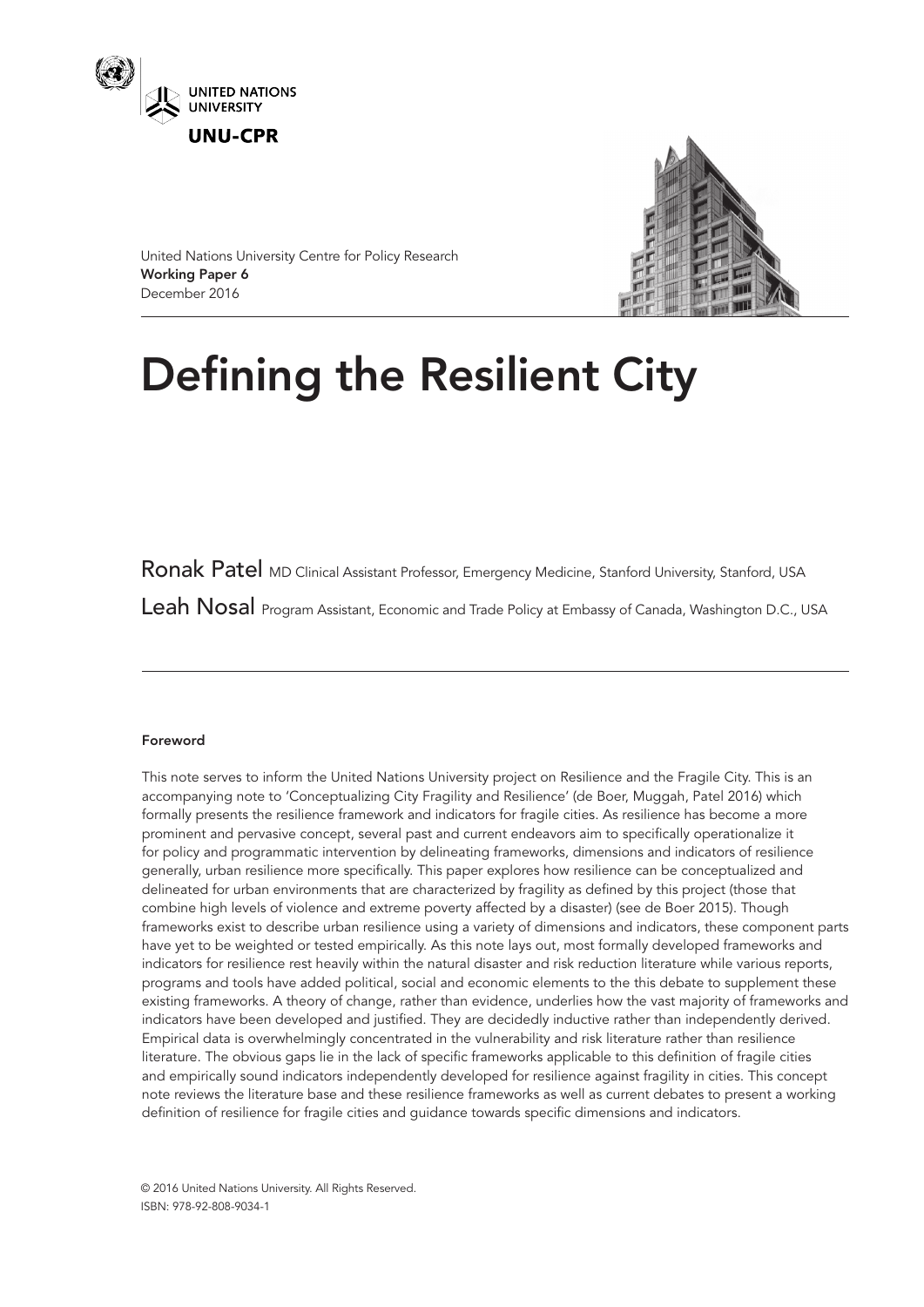# Table of Contents

| 1. Introduction                                                                                      | 2  |  |
|------------------------------------------------------------------------------------------------------|----|--|
| 2. Resilience in Various Bodies of Literature                                                        | 2  |  |
| 3. Resilience in Natural Disaster Frameworks                                                         | 4  |  |
| 4. Defining Resilience in Fragile Cities                                                             | 5  |  |
| 5. Resilience Dimensions                                                                             | 6  |  |
| 6. Urban Resilience Indicators                                                                       | 7  |  |
| 7. Adopting an Approach                                                                              | 9  |  |
| 8. Conclusion                                                                                        | 11 |  |
| Appendix 1. Resilience in Disaster Frameworks                                                        | 12 |  |
| Appendix 2. City Resilience Framework                                                                | 14 |  |
| Appendix 3. Framework for Analyzing Resilience in Fragile and<br><b>Conflict-Affected Situations</b> | 15 |  |
| Appendix 4. Indicators of Resilience                                                                 | 16 |  |
| <b>Works Cited</b>                                                                                   | 19 |  |
|                                                                                                      |    |  |

## 1. Introduction

From its early use in engineering and material sciences to later adoption in the fields of psychology, economics, and ecology, the concept of resilience has become increasingly prominent in the field of international development. More recently, academics and practitioners alike have also presented several frameworks to bridge resilience with disaster risk reduction and peace-building initiatives in urban environments. Resilience in cities is acknowledged both explicitly and implicitly in a number of the United Nations' 2030 Agenda for Sustainable Development (SDGs). Target 1.5 aims, by 2030, "to build the resilience of the poor and those in vulnerable situations, and reduce their exposure and vulnerability to climate-related extreme events and other economic, social and environmental shocks and disasters" (United Nations 2015). Target 9.1 emphasizes building resilient infrastructure while target 11 aims "to make cities and human settlements inclusive, safe, resilient, and sustainable", and target 13.1 aims "to strengthen resilience and adaptive capacity to climate-related hazards and natural disasters" (United Nations 2015). Most recently, the Urban Crisis Charter of the Global Alliance for Urban Crises, presented at the World Humanitarian Summit, directly identifies resilience as a core goal for the UN's New Urban Agenda (UN-Habitat, 2016). In addition to these explicit references to resilience, a complex systems approach for urban resilience suggests that every other sustainable development goal - e.g. improving poverty, hunger, and health outcomes - improves urban resilience as well, whether independently or through their interaction with more specific goals and targets. Building resilience in rapidly urbanizing

environments afflicted by chronic violence, disaster and extreme poverty remains a challenging yet vital endeavor towards meeting the Sustainable Development Goals. This paper reviews important literature and frameworks relevant to understanding resilience in the context of fragile cities.

The following concept note begins by describing resilience as it pertains to different academic disciplines (Section 2) before examining its treatment in different disaster frameworks (Section 3). The following section offers a working definition of resilience for the purposes of the fragile cities project (Section 4). Next this paper reviews how resilience can be broken down into its composite parts based on common dimensions in the literature (Section 5) before reviewing literature on indicators for these dimensions and quidance notes on their selection (Section 6). This concept note concludes with a discussion of an approach for operationalizing the concept of resilience in the Resilience and the Fragile City project moving forward (Section 7).

## 2. Resilience in Various Bodies of Literature

Manyena et al. (2011) notes that "resilience originates from the Latin resilio, resilire or reseller, meaning to bounce back or bounce-forward." Broadly speaking, different academic disciplines invoke resilience to describe the response of a given system to a disturbance of some kind (Vale 2014). Most fields also recognize the distinction between positive resilience and negative resilience. While both types enhance the ability of the subject to cope with stress, negative resilience does so with undesirable externalities and long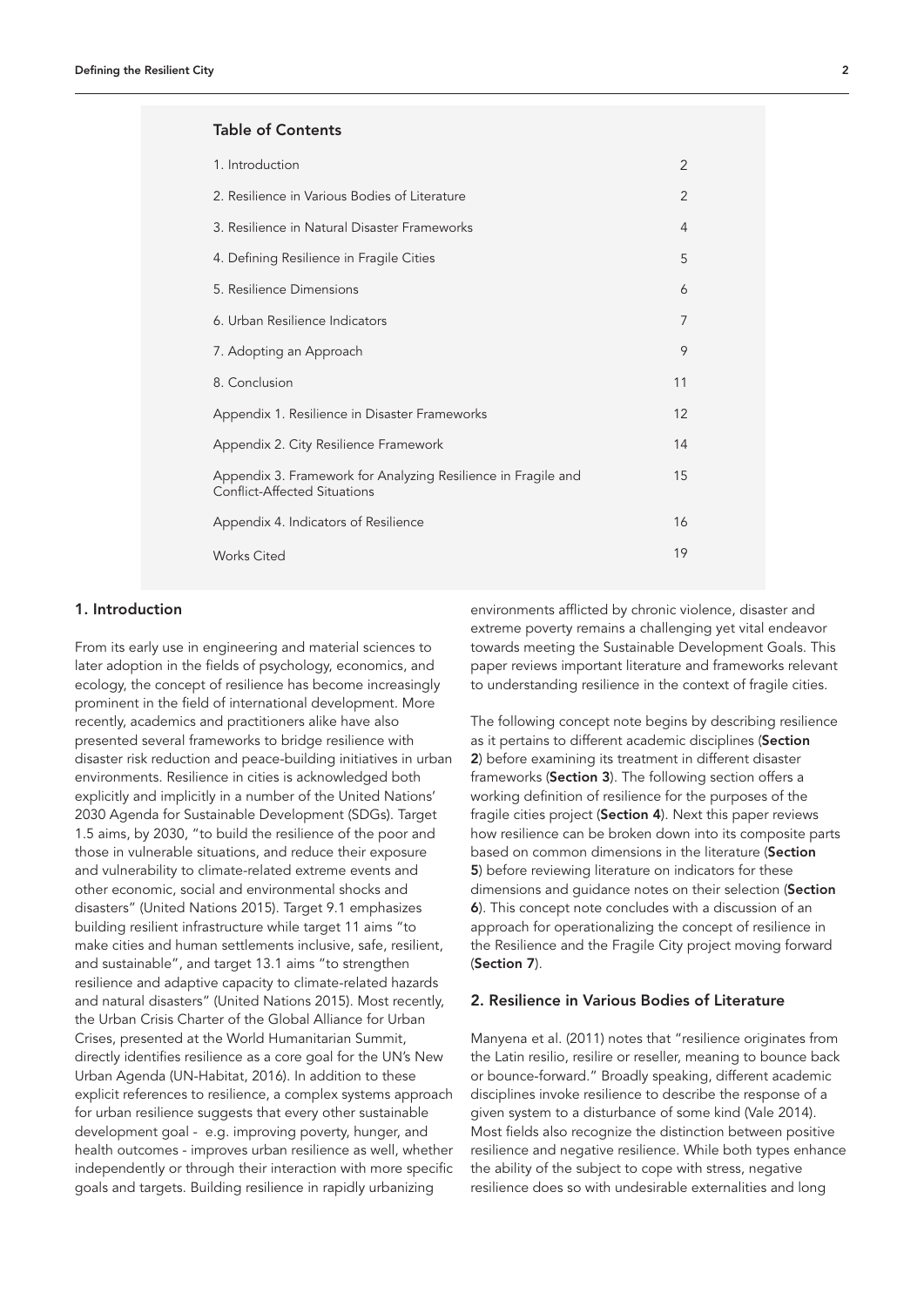term consequences that add vulnerability, risk and ultimately undermine resilience. Efforts to bolster resilience across different disciplines therefore emphasize positive adaptation despite adversity (Fleming & Ledogar 2008). Beyond these underlying themes, however, most academic disciplines employ a unique understanding of the concept. Given that cities are multi-dimensional entities and fragility is also multifaceted, defining resilience in an urban context must include insights from multiple professions and disciplines.

Definitions of resilience from different fields vary on two key spectrums, the first of which is the entity being described as resilient. In disciplines such as engineering and other material sciences, resilience is used to describe the reaction of a material object or entity to stress. In other fields it is applied instead to describe people, communities, or systems (both manmade and natural). Originally, the concept of resilience emerged in the field engineering and other material sciences to describe the capacity of materials and other physical structures to withstand stress and shocks without structural change or collapse. Resilience in this sense is an output or state of being based on how a material can withstand stress given "something inherent in the composition of the object" (Vale 2014). In this conceptualization then, resilience is used to describe the maintenance of a pre-crisis status quo for entities. As such, resilience is an outcome measure with an end goal of limiting change or damage most similar to robustness (Cutter et al. 2010).

From engineering and material sciences, the notion of resilience was adopted by the field of psychology to describe the capacity of individuals - and children in particular - to withstand psychological stresses or traumas. In this field, early resilience studies tried to identify what qualities inherent to the individual allowed them to cope and function effectively following a given trauma. However, following this initial focus on individual attributes, psychologists began to recognize the importance of contextual factors in determining individual resilience. It is therefore from psychology that the notion of resilience was first extended to apply a wider lens to family units and communities (Fleming & Ledogar 2008). Whereas material sciences frames resilience as a direct consequence of a material itself, psychologists recognized resilience as a process of how multiple factors interact.

As the notion of resilience branched out from focusing on the individual to looking at families and communities, anthropologists also employed a resilience lens to examine groups of people in different spatial constructs. The application of resilience to people as opposed to materials requires a departure from the idea that resilience is inherent to its subject. Like psychologists examining the individual, anthropologists paid attention to contextual factors and relationships in determining the resilience of a community to stress (McCandless & Simpson 2015). This body of

literature pays particular attention to the transformation that an external stress or shock will prompt in a community. More specifically, anthropologists argue that by virtue of having experienced a stress or shock, a given community is fundamentally altered post-crisis. Resilience in this field is focused on a process of ongoing change and transformation. Barrios (2014) emphasizes the dynamic between communities and government or nonprofit actors following a disaster in shaping the new community.

Resilience has also been adopted as a concept to describe systems, both manmade and natural. For example, economists employ resilience to describe how markets might recover following the loss of a key sector or employer - resilience in this sense describes the capacity of the market to function or return to pre-crisis functionality following the disruption (Vale 2014). Management professionals may employ a similar understanding of resilience with respect to business operations and supply networks. It is clear that applying resilience to systems involves identifying how processes are interrelated and can therefore create cascading chains of disruption (fragility) and recovery (resilience). From resilience in this context we can also take the idea that communities or **cities are most resilient** when redundancy exists - that is, when multiple actors or systems(?) are able to assume a critical function (Milliken 2013).

In addition to the manmade systems referenced above, resilience was adopted by ecology to describe natural systems. In the field of ecology, resilience emphasizes the transformation of a given system into a fundamentally new one following a certain degree of stress (Vale 2013). Ecological theories of resilience provide a useful lens for the Fragile Cities project by suggesting the idea of multiple states of equilibrium. This is an important distinction between various academic disciplines in their treatment of resilience: where fields like engineering or material sciences employ resilience to describe the maintenance of or return to a sort of pre-crisis status quo (or pre-crisis functionality), fields like anthropology and ecology use resilience to describe how a system may transform in response to stress, and help to build a post-crisis reality that is more able to mitigate future shocks. These approaches recognize the new equilibrium that any shock presents to a system and the process of resilience that can lead to a new and even improved status.

Notably, ecologists also contributed to the conceptual development of resilience insofar as they employed a broader understanding of shock or stress to a given system. Whereas some fields prioritize the resilience of their subject to a sudden-onset crisis, ecologists also study long-term stress factors and slow degradations (Milliken 2013). Resilience can thus be against a chronic or slow onset stress or compounding long-term stressors. This holds true for resilience in cities when considering sudden crises (natural or man-made) as well as interacting long-term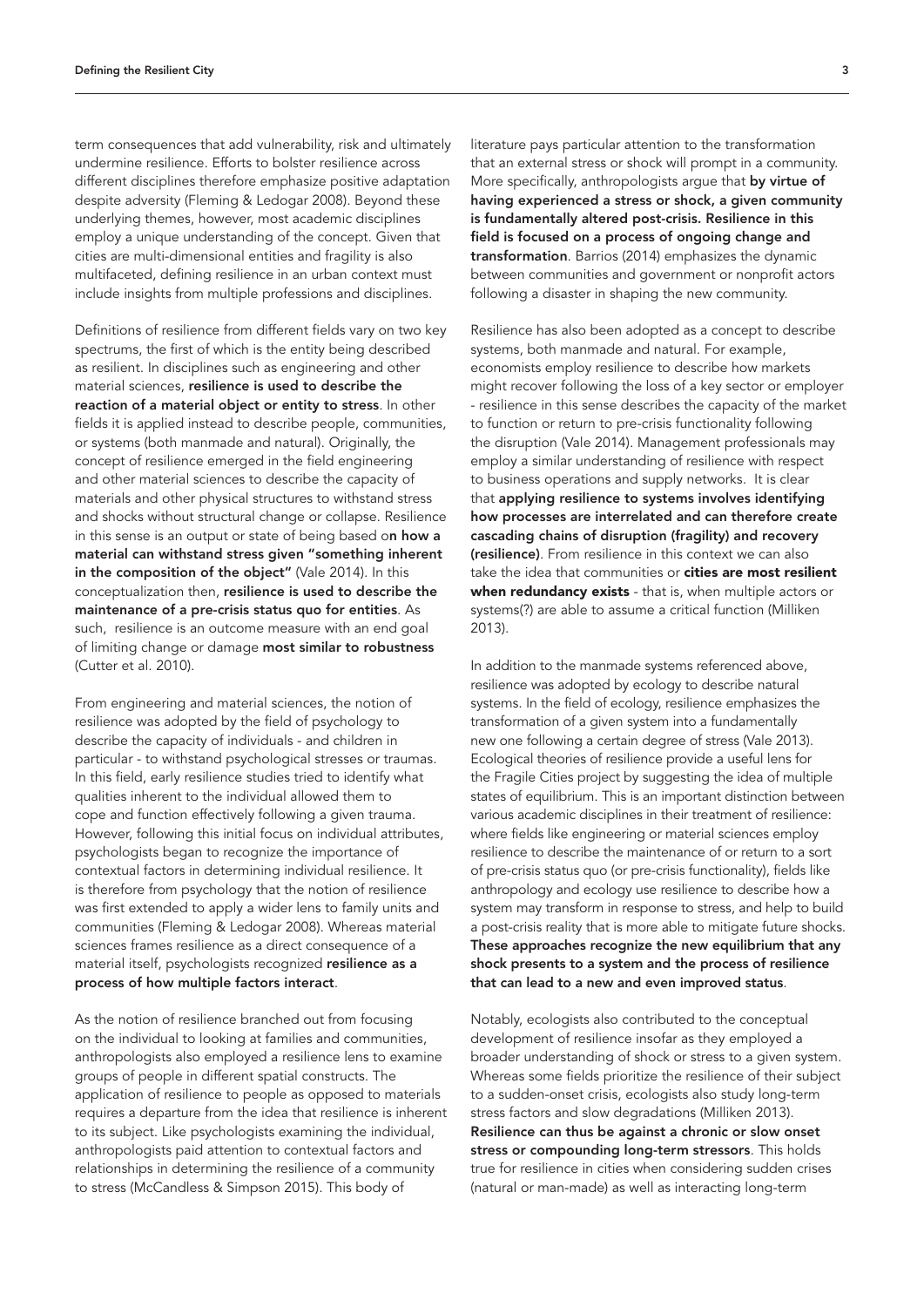trends (e.g. rapid urbanization, declining public services, increasing violence and growing social exclusion).

From its widespread application in ecological sciences, resilience emerged as a useful tool in climate change and natural hazards literature as well. In this body of literature, resilience is used to describe systems and measures that mitigate the potentially damaging effects of a natural hazard. Natural disasters are understood as the result of a physical event or natural hazard and human exposure or vulnerability. In this context, resilience is improved by measures that reduce exposure and vulnerability. This resilience paradigm thus shifts disaster causation from environmental determinism to social constructionism (Middleton & O'Keefe 1997), whereby human agency can mitigate the economic and human costs of a natural shock or stress. From this perspective then, resilience seeks to not only restore functionality but also correct existing social, political, and economic structures that may have increased exposure and constrained capacity to cope with the crisis.

More recently, frameworks designed to understand community resilience to natural hazards have motivated others to question how resilience might also help mitigate the effects of non-natural or manmade disasters (e.g. armed conflict). In the same way that resilience emphasizes the agency of communities in mitigating the damaging potential of natural hazards, resilience as applied to peace-building also emphasizes self-help mechanisms and local capacities. Whereas peace-building literature has traditionally emphasized root causes or determinants of violence and obstacles to peace, resilience focuses the conversation on positive adaptation by communities exposed to violence. In this context, Milliken (2013) suggests that resilience may help to explain why communities or cities that appear to have all the determinants of violent conflict do not, in fact, devolve into one. Drawing from ecology, resilience in peacebuilding also uses the notion of complex adaptive systems, whereby the resilience of a community is determined by a variety of interacting systems and their interrelationships (Bujones et al. 2013).

# 3. Resilience in Natural Disaster Frameworks

Just as the concept of resilience has evolved dramatically over time and across, disciplines, so too have the frameworks available for understanding it. The following section reviews key frameworks that contribute to an understanding of urban resilience, their specific added value, and their limitations. These frameworks for natural hazards have each sought to integrate or address resilience in a different way.

To begin, literature in the 1990s acknowledged resilience as part of a post-crisis recovery phase in a disaster cycle or continuum (Cuny 1983). In this kind of framework, disaster

phases are represented as a succession of events (Appendix 1, Figure 1). One important weakness in this model is its commitment to restoring the pre-crisis status quo. Given that risk reduction efforts follow relief, rehabilitation, reconstruction and development, many of the physical and socioeconomic structures that contributed to the crisis would be reproduced by this model. Second, resilience in this model is treated as a discrete step - implying some sort of outcome - rather than an ongoing reform process. Finally, the disaster continuum also fails to address the issue of chronic or multiple crises - in this case, the model would indefinitely prioritize relief and rehabilitation efforts without considering how to improve the community's absorptive or adaptive capacities.

Norris et al. (2008) made a significant contribution to the literature in proposing a new model of stress resistance and resilience over time (Appendix 1, Figure 2). This model improves upon the disaster continuum approach by distinguishing between pre-event and post-event environments, thereby recognizing that a crisis leaves a community fundamentally altered. In this model, if community resources are sufficiently robust, redundant, or rapid, no dysfunction occurs following a crisis. However, in the event of extreme natural or manmade crises, resilience implies that dysfunction is only temporary, and resources in place can counteract the worst effects of the stressor such that pre-crisis functionality is maintained in a post-crisis environment. Yet, this model remains incomplete insofar as it treats resilience as a quality: a resilient community in this model will function fully in an altered environment, but the mechanisms by which this community became resilient are still unclear.

Bearing this need in mind, Cutter et al.'s 2008 Disaster Resilience of Place (DROP) model (Appendix 1, Figure 3) frames resilience as both a pre-crisis quality as well as an ongoing process. While this model was developed to address natural hazards, it could be adapted for slow onset natural disasters (e.g., drought) or other rapid onset events such as terrorism. This model presents the total hazard or disaster impact as the sum of 1) antecedent conditions, 2) event characteristics, and 3) coping responses. The degree of recovery with these coping responses motivates new mitigation and preparedness efforts such that the community is better prepared for the next crisis. The strength of this model therefore lies in its broader treatment of resilience as an ongoing process as opposed to a discrete step or quality. In recognizing resilience as a process, the DROP model (like Norris et al.) also distinguishes a pre- and post-crisis status quo.

While Norris et al. and Cutter et al. improved upon the disaster continuum approach by distinguishing between pre- and post-crisis communities and also presenting resilience as a process, these models do not acknowledge the possibility or even likelihood of multiple crises - they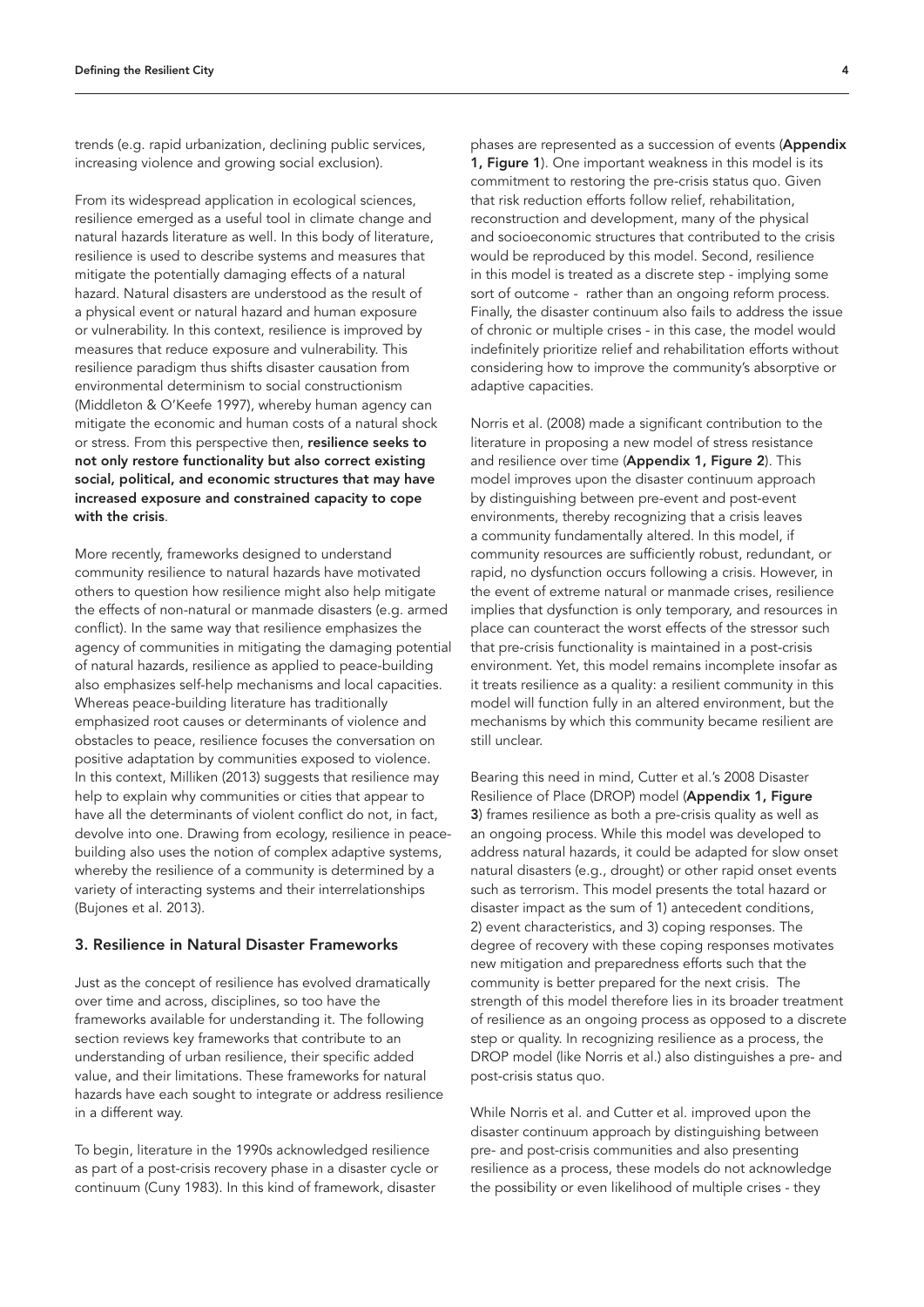assume that preparation or mitigation measures can be taken and implemented such that the community is more resilient when the next crisis occurs. In contrast, Renschler et al. (2010) consider resilience in light of a more prolonged or multi-dimensional crisis (Appendix 1, Figure 4). In this model, resilience determines the number of days it takes for a community to return to pre-crisis *functionality*, which does not imply the duplication of less resilient structures or processes. The stepwise decline of functionality starting from t0E1 represents multiple shocks. The return to pre-crisis functionality in this model seems limiting given the forwardlooking nature of resilience espoused by various other definitions. In many cases an acute shock may represent the ideal opportunity to overcome various political roadblocks to reform that engender fragility and reduce resilience in a city. The post-crisis environment can be used to reduce the underlying risks that allowed such a crisis to unfold but this model seems to limit the goal of resilience to the classic return to pre-crisis standard. More applicable for fragile cities, however, is the prolonged multidimensional nature of the crisis represented by this model. The model and its illustration show that at various points after an initial shock, multiple stages or levels of functionality can be attained. The initial shock leads to an immediate post-crisis stage from which there can be an improvement or a further degradation and so on until a new equilibrium develops. This model shows that multiple interacting risks (fragility) can compound the initial shock into a cascade of shocks or chains of disruption into a downward trend of stages. Resilience can prevent this cascade into deeper crisis, mitigate its depth and/or allow faster recovery, also through multiple stages.

## 4. Defining Resilience in Fragile Cities

While developing a conclusive definition of urban resilience in fragile cities may be challenging, several defining characteristics can be drawn and synthesized from the literature above to propose a working definition.

The Fragile Cities project should be particularly interested in how cities already predisposed to chronic violence, disaster and inequalities exacerbated by rapid urban growth *interact with shocks and stresses, both natural and humanmade*. Fostering urban resilience in fragile cities means, then, identifying ways in which individuals and communities *can function and indeed prosper* despite the challenges of poverty/inequity and violence as well as when facing a shock. Urban resilience in fragile cities should aim to complement poverty and violence reduction efforts as a means to the same end, to reduce the accumulated risks that undermine resilience.

This perspective values risk reduction and preparedness strategies. Although enhancing resilience does not necessarily drive down fragility in all cases, *reducing many of the underlying risks that define fragility can in fact enhance resilience*. Also, given the chronic nature of the risks that

drive fragility, resilience in fragile cities is ever present. Resilience is both *an active process*, used to function despite the day-to-day risks and stresses that define a fragile city and *a collection of latent properties* that can be called upon during an acute shock. In addition, resilience as applied to urban environments and fragile cities in particular should consider *individual outputs and processes* (eg. flood barriers, police availability or evacuation protocols) as well as *adaptive and interacting systems* (eg. early warning and telecommunication systems, extra-judicial forms of justice and social networks).

Diane Davis (sponsored by USAID and the MIT Center for International Studies) describes urban resilience in fragile cities as "those acts intended to restore or create effectively functioning community-level activities, institutions, and spaces in which the perpetrators of violence are marginalized and perhaps even eliminated" (Davis 2012). The tools available to municipal authorities and their capacity to exert influence may be particularly limited in fragile environments. Policy recommendations to bolster resilience in urban environments may assume state capacities, authority, legitimacy and even positive intentions that may not exist in fragile cities. This USAID/MIT definition alone seems to lead away from the municipal authority as the agent of change or action to foster resilience and aims to *strengthen those community level/social institutions that can compensate for reduced state capacities*. While this may often be the case, the very dismissal of the government and its institutions as agents of resilience could in fact frame this definition as one of fragility rather than resilience or at least a secondary form of negative resilience. Rather, the *cooperative interaction between community/society and government* in its varied forms (eg. the role of community based organizations in urban planning or the integration of community based disaster response into wider government led efforts) and the strength of these relationships are key to resilience in fragile cities.

Another important point of distinction that resilience in fragile cities must address is the determination of resilience as leading to a desired outcome. Definitions that describe resilience in terms of "coping", "withstanding" or "absorbing" negative stresses before "bouncing back" tend to view resilience with a specific outcome in mind - that is, a return to a "normal" pre-crisis state or functional capacity. For more complex systems and with respect to fragile cities in particular, outcome-oriented resilience programs *focusing on the pre-existing state, risk reinforcing the processes that contributed to a crisis in the first place*. Ideally, urban resilience in fragile contexts also involves using situations of uncertainty or stress to realize improvements.

#### Working Definition

The challenge at hand is to define resilience in an urban context, such that it encompasses the various qualities above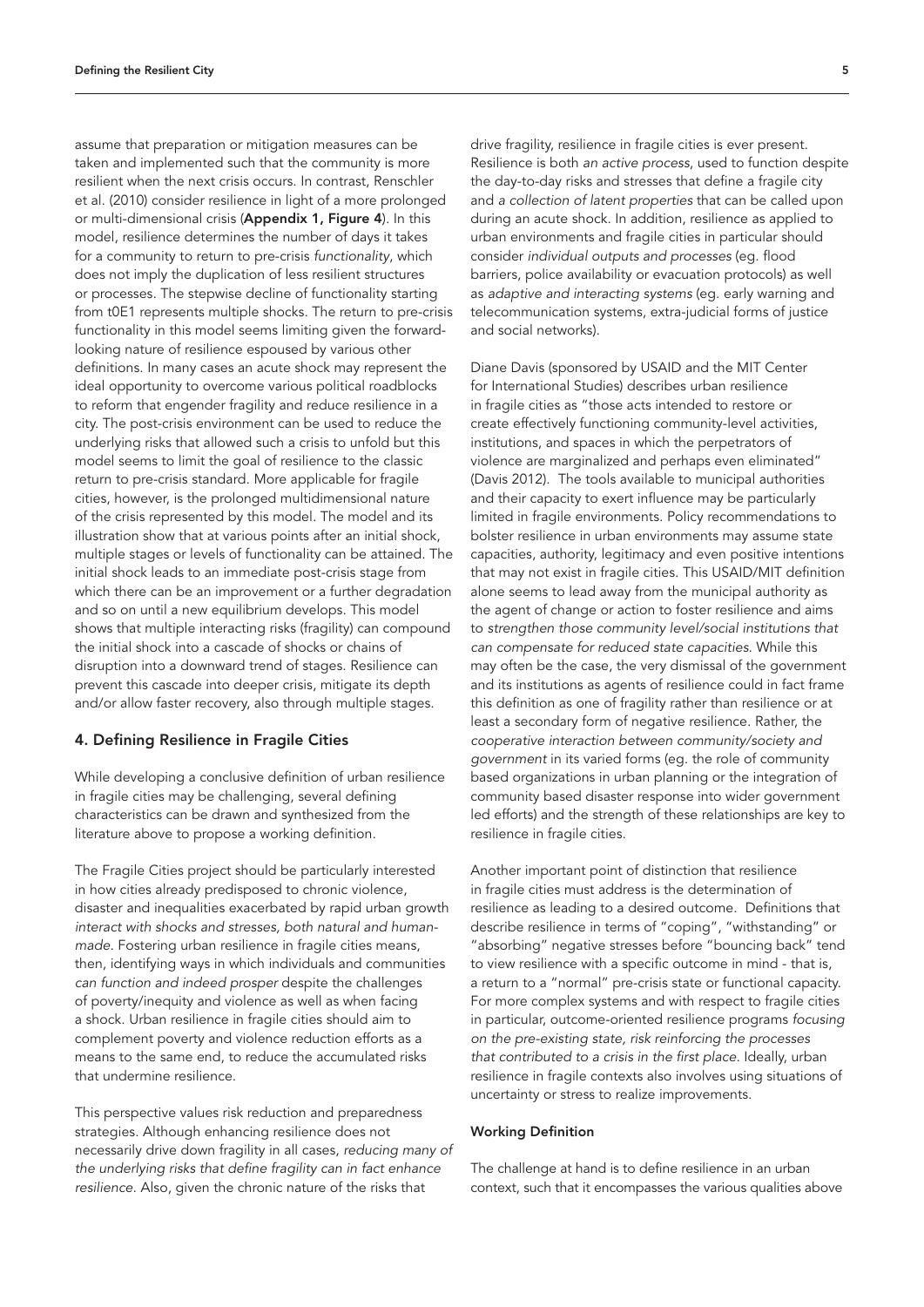while remaining analytically useful in different fragile cities and also applicable in policy-making. A working definition for resilience in fragile cities can be stated as follows:

*The ability to activate protective qualities and processes at the individual, community, institutional and systems level to engage with hazards or stressors and cooperate with each other in order to maintain or recover functionality and prosper while adapting to a new equilibrium and minimizing the accumulation of preexisting or additional risks and vulnerabilities.*

Within this definition the actors or units of agency range from the individual to institutions to entire systems (both at the government or community level). The idea of *activating protective factors* refers to mitigating the impact of acute shocks these actors face through latent protective abilities. *Engaging* with the hazards or stressors encompasses the various modes by which actors and protective qualities i*nteract with these risks and stressors* and each other rather than simply resisting or absorbing their impact. This engagement includes risk awareness and communication as well as reduction and preparedness efforts. The definition also stresses the importance of *cooperative relationships* in the process. While resilience relies on latent factors in the face of a shock or acute stressor that requires a new action or process, the definition emphasizes the active nature of resilience in fragile cities that presently allows maintenance of daily function despite the ever-present combination of risks (fragility) they face. Finally, this definition recognizes the *new equilibrium* that can be developed by stressing a complex interacting system and the *aspirational nature of resilience* as a forward looking and positive process that minimizes further risks and addresses pre-existing risks, therefore avoiding negative forms of resilience. The following sections now delve into how various frameworks, models and resilience projects feed into identifying dimensions and indicators of resilience.

#### 5. Resilience Dimensions

There is a large body of work that has sought to frame urban resilience in terms of composite dimensions. This body of literature is skewed significantly towards resilience vis-a-vis natural hazards. One of the earliest attempts to break down resilience into its composite parts was presented in 2006 by the Multidisciplinary Center for Earthquake Engineering Research (MCEER 2006). The MCEER identified four dimensions of resilience: 1) Technical; 2) Organizational; 3) Social, and 4) Economic. Building on this first attempt, the same research team released a new set of seven dimensions four years later (Renschler et al. 2010), defined by the acronym PEOPLES: Population and Demographics, Environmental/ Ecosystem, Organized Governmental Services, Physical Infrastructure, Lifestyle and Community Competence, Economic Development, and Social-Cultural Capital. This new framework also applied a new understanding

of community resilience. Whereas the original MCEER framework emphasized reactive policy-making in response to a disaster, the PEOPLES framework lends greater attention to mitigation and preparation for future hazards.

Efforts by other researchers and institutions to elucidate resilience in an urban environment align closely with work by the MCEER. Most attempts recognize "Social" (including social capital), "Economic", and "Institutional" resilience as distinct dimensions. Most models also recognize "Infrastructure" as an important dimension, though some models focus on a particular type of infrastructure such as information and communications (Norris et al. 2008). The notion of "Community Infrastructure" (Cutter et al. 2008), "Community Capital" (Cutter et al. 2010) and "Community Competence" (Norris et al. 2008) recognize the importance of community capacities in determining urban resilience as well. Cutter et al.'s 2008 DROP model is one of few models that recognizes ecological resilience (Cutter et al. 2008), likely because most frameworks for resilience are designed to be useful for communities regardless of the ecological hazards they may or may not face.

These trends of consensus are validated by Ostadtaghizadeh et al. (2015) in a systematic review of assessment models for community disaster resilience. The authors summarize ten models that attempt to measure community resilience and suggest that the concept be understood using five dimensions: 1) social, 2) economic, 3) institutional, 4) physical, and 5) natural (Table 1). Given that "physical" resilience might include infrastructure and "natural" resilience can include ecological resilience, findings by Ostadtaghizadeh et al. align with the findings above. As Table 1 indicates, a given dimension is frequently referred or alluded to across models with slightly different jargon. An important component of operationalizing resilience in fragile cities will be converging on standardized terminology.

A few models delineate dimensions of resilience for manmade hazards alone, but some are designed to address natural hazards as well, such as the Rockefeller Foundation and Arup Group's "City Resilience Framework" (Rockefeller & Arup 2014, Appendix 2), the OECD's "Guidelines for Resilient Systems Analysis" (OECD 2014) and USAID's "Framework for Analyzing Resilience in Fragile and Conflict-Affected Situations" (Bujones et al. 2013, Appendix 3). These models also include Economic (including financial), Political, and Social (including social capital) dimensions. As in natural hazards frameworks, infrastructure is recognized in these models as well, (for example, as part of "Physical" resilience by USAID (Bujones et al. 2013)). Ecological resilience is recognized as "Environmental" by USAID (Bujones et al. 2013), "Environment" (Rockefeller & Arup 2014), and "Natural" resilience (OECD 2014). As opposed to strictly natural hazards models, there appears to be more attention to human security in this work, with dimensions such as "Human" resilience (OECD 2014) and "Health and Wellbeing" (Rockefeller & Arup 2014) included. The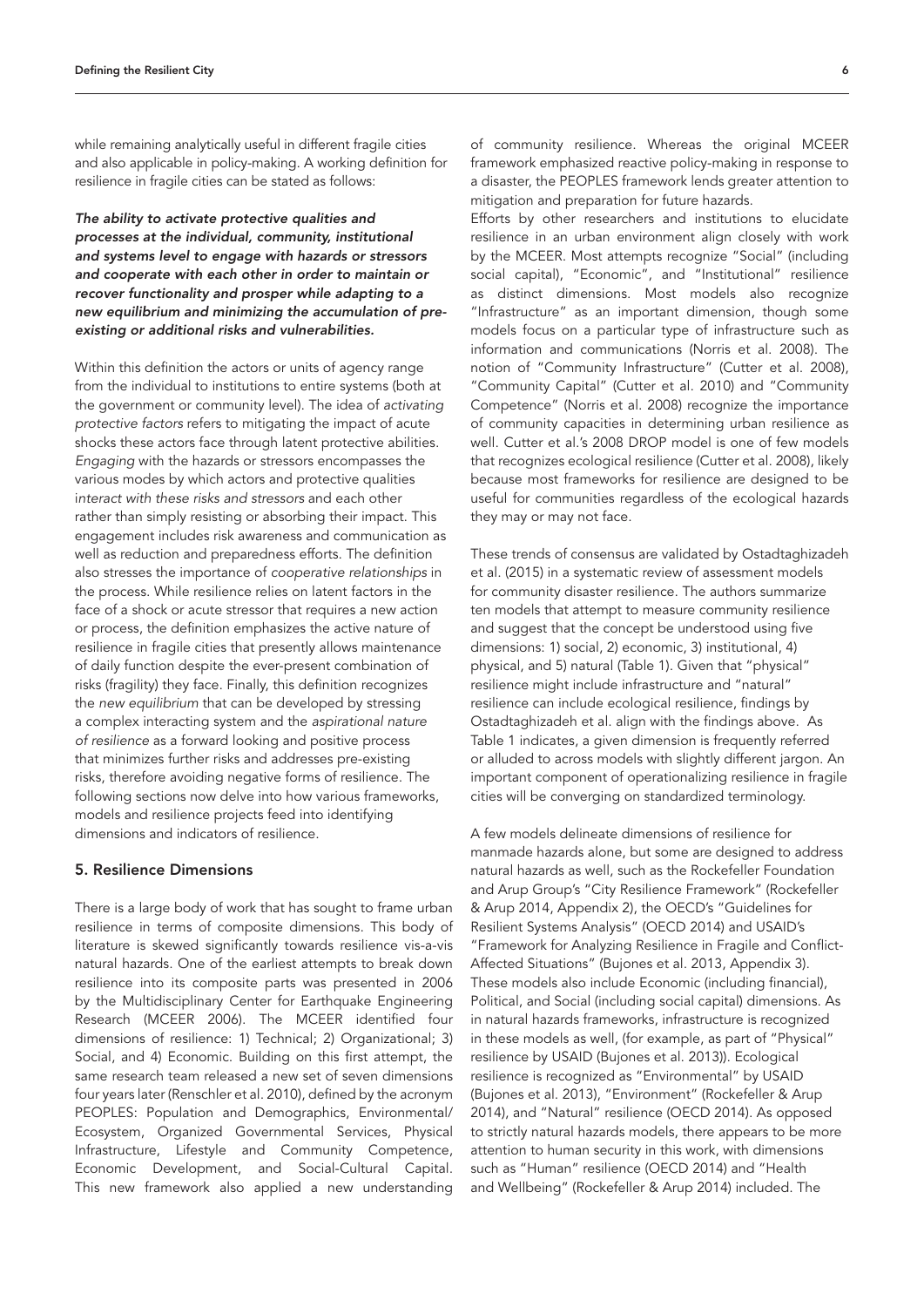| Dimension     | Synonyms or Sub-Categories Across Models                                                                                                                                                      |
|---------------|-----------------------------------------------------------------------------------------------------------------------------------------------------------------------------------------------|
| Social        | Human Capital, Lifestyle and Community<br>Competence, Society and Economy,<br>Community Capital, Social and Cultural Capital,<br>Population and Demographics Environmental,<br>Risk Knowledge |
| Economic      | Economic Development, Society and Economy                                                                                                                                                     |
| Institutional | Governance, Governmental Services, Coastal<br>Resource Management, Warning and Evacuation<br>Emergency Response, Disaster Recovery                                                            |
| Physical      | Physical Infrastructure, Infrastructural, Land Use<br>and Structural Design                                                                                                                   |
| Natural       | Ecosystem                                                                                                                                                                                     |

# Table 1. Dimensions and their synonyms or sub-categories of community disaster resilience

*Source: Ostadtaghizadeh et al. 2015*

USAID model is unique in that it identifies "Security" as an important dimension in and of itself (Bujones et al. 2013). Rockefeller & Arup (2014) also identify "Leadership and Strategy" as an important dimension. While fewer frameworks exist to address resilience in response to nonnatural hazards, this body of literature lends considerable attention to the strength of institutions, capacity for institutional reform, strength of social networks, and the mechanisms that exist to bridge government institutions and informal social groups.

# Qualities vs. Dimensions

Of note, resilience in urban environments has also been described in terms of certain recurring qualities. For example, MCEER (2006) suggests resilience in response to natural hazards and seismic shocks in particular requires "the 4 Rs," robustness, redundancy, resourcefulness and rapidity. Norris et al. (2008) describe resilience as when resources are sufficiently 1) robust, 2) redundant or 3) rapid so as to mitigate the damaging potential of a given hazard. The Rockefeller Foundation and Arup Group (2014) in turn list seven qualities to describe resilience in urban environments: reflective, robust, redundant, flexible, resourceful, inclusive, and integrated. Finally, the World Bank Group's City-Strength Diagnostic Tool (World Bank 2015) uses five qualities to describe resilient cities, including robust, coordinated, inclusive, redundant, and reflective. Others describe a gradation of qualities from absorptive to adaptive to transformative. These properties apply just as well for resilience in fragile cities and, while not required in the definition and not representative of dimensions, they exert their influence on the qualities of resilience.

Any set of the dimensions above could be applied to fragile cities given their significant similarities and subjective semantics/categorization. No legitimate case can be made for one over another to enhance or constrain the construct of resilience in fragile cities based on evidence. Moving forward, however, using the five common dimensions (Social, Physical, Economic, Institutional, and Natural) is easy to accept.

The Rockefeller/Arup framework's explicit mention of Leadership and Strategy dimension is important given that municipal authorities are key stakeholders. It also recognizes that effective leadership to orient government capacities toward resilience is an essential first step. Without engaged leadership, resilience is relegated to community institutions as agents of activity alone as described in the 2012 USAID/ MIT definition of resilience (or fragility as explained above) in cities with chronic violence (Davis 2012). In essence, though, this leadership dimension can be integrated as part of the formal "Institutions" dimension, perhaps with a new name to highlight leadership.

Finally, the 2013 Bujones/USAID model's recognition of security as an independent dimension seems particularly useful for fragile cities given the major focus on violence (Bujones et al. 2013). This dimension encompasses the various influences, both risks and protective contributors, upon security ranging from police and judicial systems to community policing and the "security" imposed by organized crime. A framework for fragile cities may be served well by this specific dimension to isolate and highlight opportunities for intervention. While the Bujones/USAID framework was not developed specifically for urban fragility, adopting its dimensions - and focus on institutions/resources and adaptive capacities within each - may be equally valuable.

## 6. Urban Resilience Indicators

Aside from delineating dimensions of resilience, operationalizing an approach requires identifying more specific indicators that impact resilience and can serve as measures of their categorical dimension. Once again, overlap in indicators used across different models speaks to some consensus as to what indicators are most important within the dimensions above. However, the relative importance of these indicators and their respective impact on resilience have yet to be empirically determined. There is no current rigorous evidence base for universal selection, measurement, quantification or weighting. Given this fact, community level data from rapidly growing urban spaces and specifically fragile cities carries even greater importance and needs to be incorporated into existing models.

Appendix 4 displays the indicators used across four important models of resilience: the Community Disaster Resilience Index (Mayunga 2009), the Climate Disaster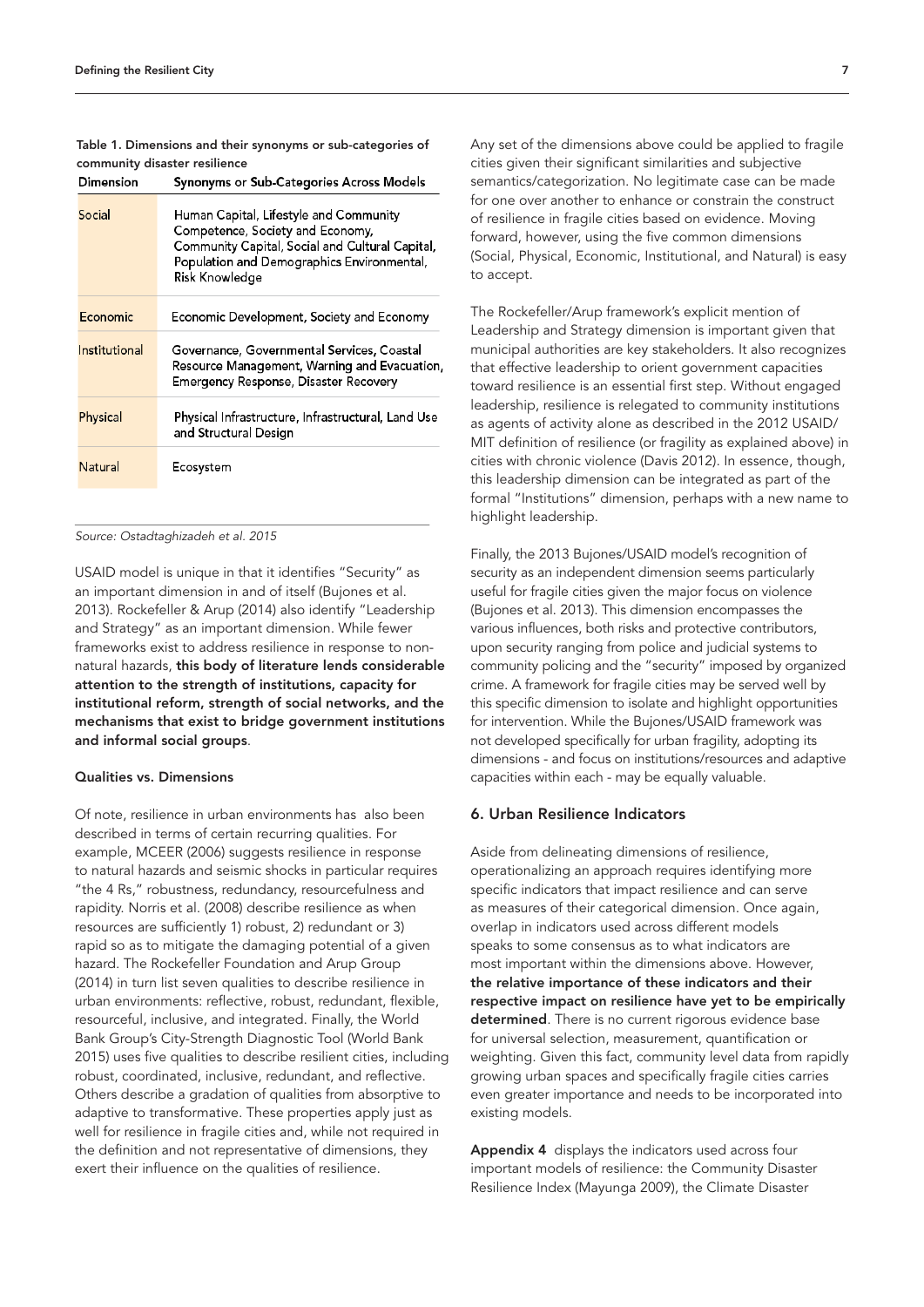Resilience Index (Shaw & IEDM 2009), Baseline Resilience Index for Communities (BRIC) (Cutter et al. 2010), and the PEOPLES framework (Renschler et al. 2010). These indicators flow from the same theory of change justification that their models employ. Selecting any based on their inherent strengths or weaknesses is futile as they are not independently derived. Instead, choosing applicable indicators among them based on specific context is a more viable and fruitful approach.

The following indicators are drawn based on similarities among multiple other specific toolkits/approaches to building resilience in urban areas. Again, these indicators have value given their recurring use as they show convergence through various approaches:

- Ongoing evaluation of urban hazards and likely vulnerabilities to inform land use and urban planning (ICLEI 2010, UNISDR 2012, UN-Habitat 2013, World Bank 2015). The City Strength Diagnostic tool emphasizes the importance of urban data management systems to support this objective (World Bank 2015). Some sources also include indicators that focus on addressing informal settlements explicitly in urban planning and identifying the unique vulnerabilities and coping mechanisms that they have (UNISDR 2012, World Bank 2015).
- Licensing and regulatory frameworks in conjunction with land use and urban planning (e.g., building codes) (IFRC 2006, ICLEI 2010, UNISDR 2012).
- Robust built environments to ensure safety in private and public domains (IFRC 2006, Pasteur 2011, World Bank 2015). Most sources evaluate the resilience of private housing and some identify financial incentives for upgrades to these built structures (UNISDR 2012). The resilience of public facilities (e.g., for education and health) and public infrastructure (especially transport infrastructure) is also a point of interest across multiple models (UNISDR 2012, UN-Habitat 2013).
- Explicit and cross-sectoral Disaster Risk Reduction (DRR) initiatives, including the existence of a single office to organize and coordinate DRR activities (UNISDR 2012, World Bank 2015), the design and implementation of a disaster management/response plan, and the design and use of early warning systems (UNISDR 2012). Models identify different responsibilities for the DRR agency, such as public education and training programs (UNISDR 2012).
- Capacity of local government institutions, measured in different ways. Some indicators focus on capacity building for municipal staff and elected officials (ICLEI

2010, World Bank 2015). Others focus on revenue systems and what kind of budget is allocated to disaster management work (UN-Habitat 2013). Other sources focus on particular institutions, such as the justice system (World Bank 2011). Multiple sources focus on public service provision and public works (ICLEI 2010, World Bank 2011, UN-Habitat 2013, World Bank 2015).

- Strong local government linkages, both upwards and downwards. Pasteur (2011) emphasizes links to higher levels of government, whereas the World Bank (2011) looks at local links to regional and international actors in reducing external determinants of local conflict. Other models look at downward linkages and civic engagement (ICLEI 2010), including contact with community organizations, businesses and residents (ICLEI 2010, World Bank 2015) and the presence of decentralized and participatory decision-making (Pasteur 2011).
- Strong civil society and community networks, including the presence of local NGOs and other civil society groups and community organizations (IFRC 2006, Pasteur 2011, World Bank 2015).
- **Ensured human security**, measured in different models by looking at incomes (IFRC 2006), income equality (World Bank 2015), poverty rates (IFRC 2006), and access to markets and employment (Pastuer 2011). Some models also monitor health and nutrition (IFRC 2006) and occupational health and safety (ICLEI 2010).

The Global City Indicators Facility (GCIF) has developed the first set of international standardized indicators and relevant metrics through the International Organization for Standardization (ISO), Sustainable Development of Communities - Indicators for City Services (ISO 37120:2014). These indicators group along the familiar dimension domains identified above. GCIF is leading the development of new indicators specific to sustainable development and resilience. These current and forthcoming indicators, however, come with the expected caveat: they remain unvalidated and their meaning for individual and combined impact on urban resilience remain unknown. They do, however, present a potential starting point to test indicators and metrics that can be universalized across cities. In addition to standardization, important criteria for metric selection include validity, sensitivity, robustness, reproducibility, scope, availability, affordability, simplicity, and relevance.

The literature on identifying factors for urban resilience also comes from case-based qualitative investigations in specific cities. Following a literature review and examination of other case studies, the Rockefeller Foundation and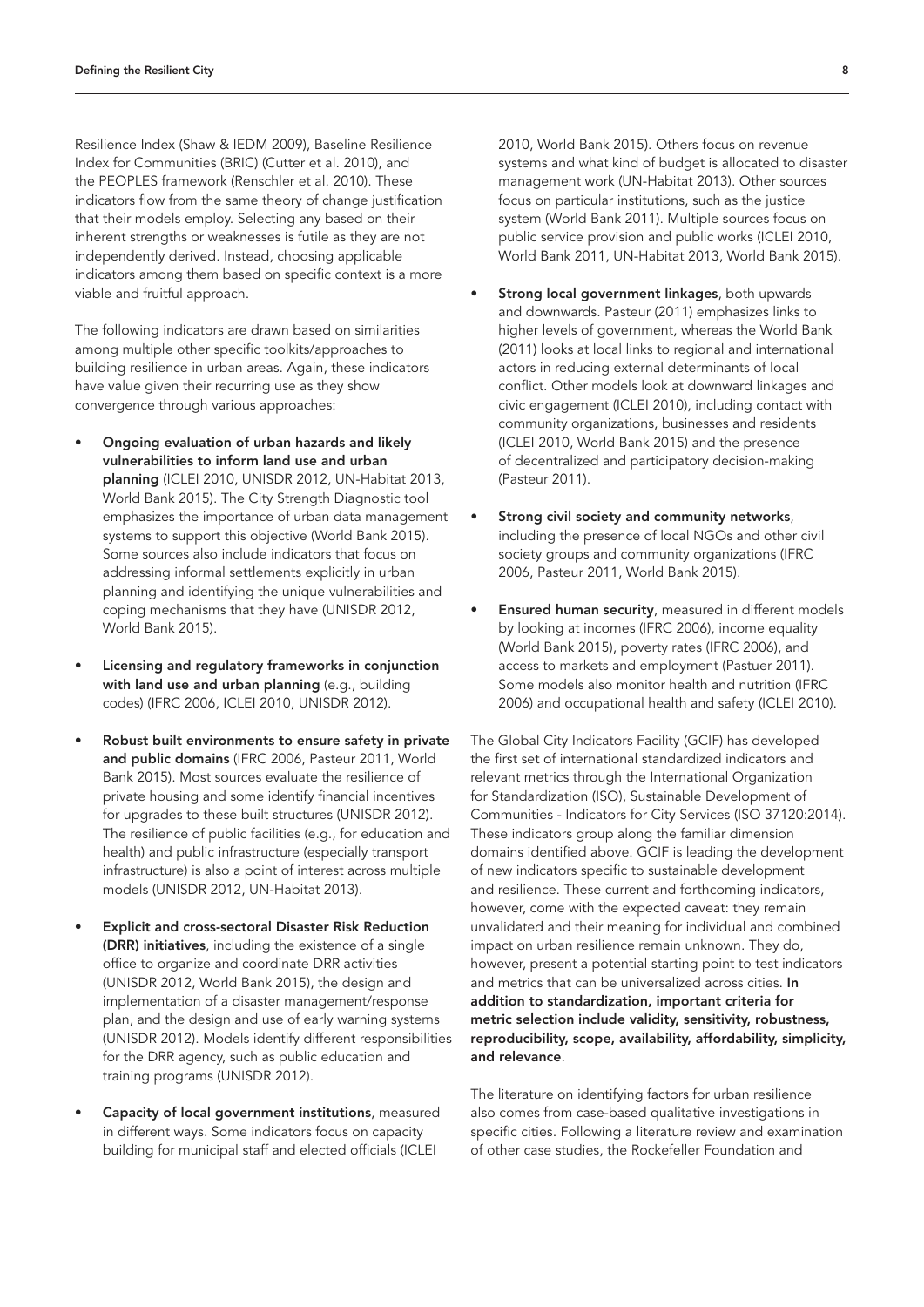Arup Group conducted research in six cities<sup>1</sup> to build their City Resilience Framework (Appendix 3). Of note, the Arup case studies were limited to a few cities, which were not specifically fragile and inadequately incorporated the opinions of community based organizations and marginalized citizens. The findings do, however, provide value in their reinforcing nature and contextual validation. This framework identifies 12 different goals, whereby a resilient city has:

- Minimal human vulnerability
- Diverse livelihoods and employment
- Diverse livelihoods and employment
- Collective identity and mutual support
- Social security
- Finance and contingency funds
- Reduced physical exposure
- Continuity of critical services
- Reliable communications and mobility
- Effective leadership and management
- Empowered stakeholders
- Integrated development planning

The recently released City Resilience Index from ARUP/ Rockefeller Foundation also delineates 52 indicators that follow from their original framework (Rockefeller and ARUP 2016). These indicators were selected after an extensive review of literature, expert consultation and piloting in cities to test credibility and usability for universal application. They are formulated into a self-assessment for resilience.

Finally, the literature on violence reduction and crime prevention in urban areas to build urban resilience (Davis 2012) identified six important components: 1) crime prevention education; 2) social capital; 3) improved social welfare and livelihoods; 4) urban design interventions and infrastructure provision; 5) good governance; and 6) security sector reform. This endeavor later modified these dimensions based on case studies in eight cities marked by chronic violence.<sup>2</sup> Davis (MIT 2012) found that cities in situations of chronic violence could build resilience by: 1) Empowering social relations; 2) Utilizing common purpose; 3) Fostering cooperative autonomy; 4) Reimagining statecommunity relations; 5) Making police a part of positive resilience; 6) Transforming spaces of violence; 7) Promoting private investment; 8) Investing in infrastructure. This investigation suggests heavily weighting social factors and the relationships between communities and citizens and their municipal authorities. This community-government cooperation, as it relates to a wide variety of issues, represents a valuable area of leverage for enhancing resilience in fragile cities through this project.

As with the dimensions of resilience, identifying indicators can and has taken multiple approaches with some overlap and consensus on specific indicators but the field is still evolving (see Box 1).

#### BOX 1. Summary of methods to justify indicators/factors of urban resilience

1. Theory of Change

• Indicators selected based on how and why resilience is built through expected outcomes.

i. No empirical evidence of true impact on resilience.

2. Case Based

Largely qualitative but highly contextual identification of indicators based on specific case studies.

i. Does not allow for comparison across cities.

ii. Value is relegated to self-assessments over time to assess relative change in the same community OR iii. Can be validated by multiple investigations in different contexts.

3. Empirical Associative Data

• Quantitative data associating an indicator with resilience.

- i. Data only proves association and not causality.
- ii. Compromised by confounding factors that may have
- a more direct relationship to resilience.
- 4. Empirical Causal Data

Data to prove that one change in a specific factor leads to a specific change in resilience.

i. Difficult to prove retrospectively or trial prospectively due to multiple interacting factors.

ii. Challenge in defining the specific measure of resilience and the factor under study - Forces narrow definitions. iii. Strongest data for causal influence comes from

randomized controlled trials that are often unfeasible in studying urban resilience.

## 7. Adopting an Approach

Identifying universal factors that promote resilience is difficult. Because factors that enable resilience can be so context specific, pulling out universal ones may lead down the wrong path by ignoring important context specific factors. The subjective construction of resilience can also complicate this process as the perception of one's ability to overcome risk may have as much impact as objective factors including income and social protection programs (Bene et al., 2016). This makes identifying a standard definition and universal metrics challenging.

Measurement, however, is critical to make the concept of resilience relevant and useful for humanitarian and development actors. Without measurement, determining which resilience intervention are most effective to inform program and policy will be impossible. Efforts must continue to identify important characteristics that can also be measured and compared across time and between cities.

In addition to the frameworks and efforts mentioned above, multiple other resilience frameworks in the development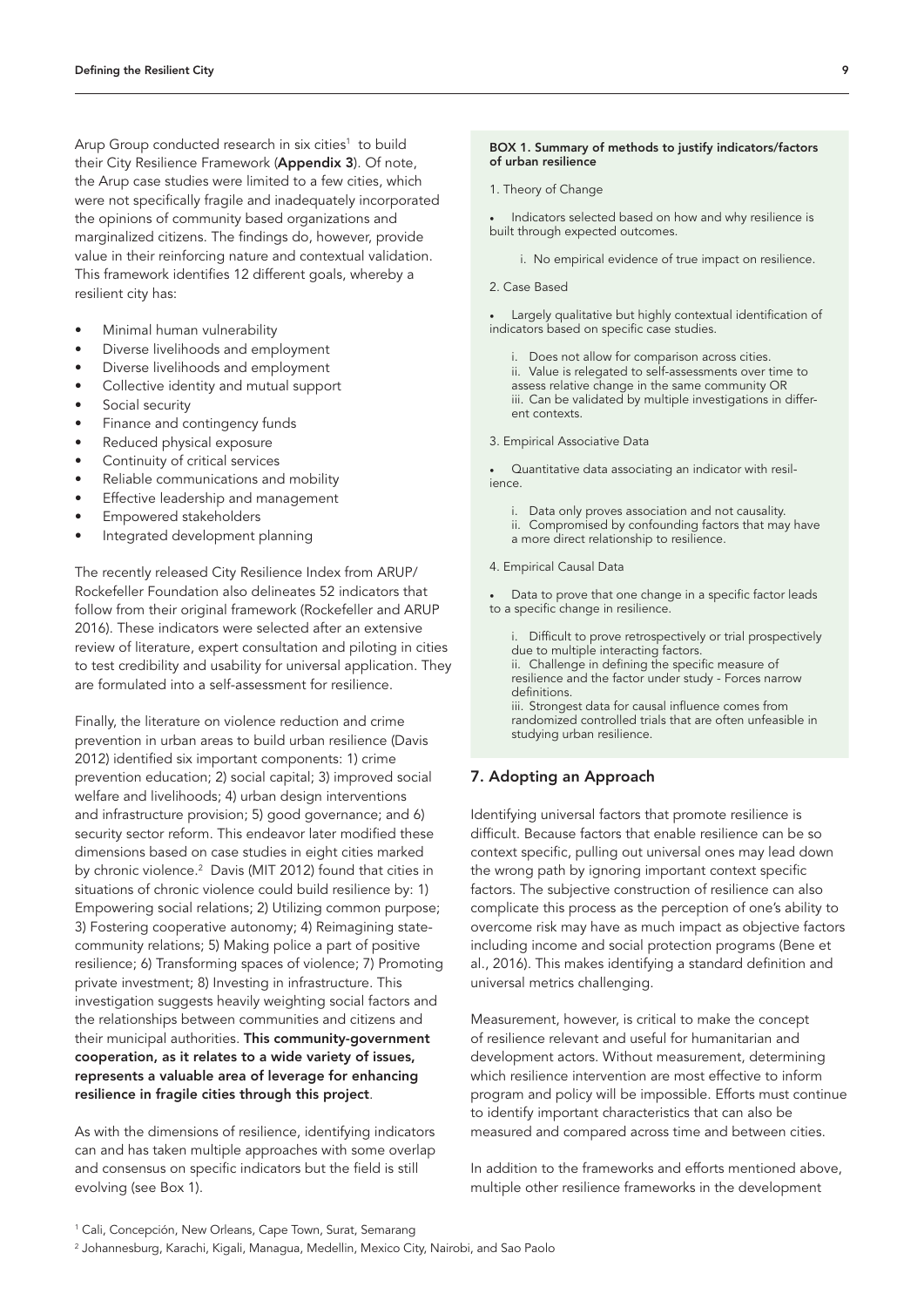and humanitarian literature have been presented that are not specific to cities but add to the growing array of measurement approaches. Some of these frameworks have been used to address vulnerability around specific issues such as climate change (BRACED by DFID, Bahdur et al. 2015), food security (RIMA-II by FAO 2016) or livelihoods (Vaitla et al., 2012) while others remain more broad in scope (Hughes and Bushell 2013). They each adopt different methods of measurement from quantitative to qualitative data, from context specific indicators to more universal metrics. Measurement is clearly fraught with challenges and limitations no matter the underlying framework or approach taken, as discussed very well in a recent guidance document supported by DFID (Sturgess, 2016).

The various efforts underway to conceptualize and measure urban resilience are currently complimentary. They each employ evidence and adopt an understanding of resilience and data collection relevant for each specific context and goal. Each of these approaches has advantages and disadvantages. Some incorporate qualitative approaches, others do not weight indicators, whilesome require readily accessible data, complex equations or extensive selfassessments. Individual frameworks may be best for specific scenarios such as natural hazards but be less relevant for very fragile cities. In reality, multiple approaches will be required until the evidence-base and data availability can fulfill the aspirational nature of these efforts to guide the selection of more universal indicators on one hand and more context specific indicators on the other.

Understanding how each of these factors, on their own and together, interact with risks to impact resilience will be critical moving forward. The growing array of data along with evaluations of efforts to build resilience should help identify essential factors for resilience and build consensus around a collection of metrics that allow measurement of these characteristics and thus, resilience.

#### Resilience Factors in Fragile Cities

The accompanying paper 'Conceptualizing City Fragility and Resilience' (de Boer, Muggah, Patel, 2016) identifies resilience factors by taking the approach of selecting resilience indicators specific to fragile cities that had a) some empiric evidence base and b) metrics available in existing datasets across many cities. While the empiric data on resilience in fragile cities and complementary datasets remains weak, a few key resilience factors can be gleaned with this approach:

- Income and social equality
- Effective and entrusted police and judicial systems
- Microeconomic security, and social protection mechanisms
- Minimum provision of basic services

Three additional factors are strongly implicated in resilience for fragile cities but have very limited data availability:

- Social cohesion
- Social networks/social support
- Strong government-community cooperation.

This approach presents a way forward, albeit limited by sometimes associative rather than causative data, and by metrics and proxies from available datasets that may not accurately or perfectly represent the selected indicator. These will need to be refined as new evidence on indicators is made available and new metrics or proxies for their measurement are collected across fragile cities.

A reasonable strategy to measure resilience in fragile cities could adopt a mixed method approach whereby 1) standardized quantitative indicators with some degree of empirical evidence and 2) those with a significant theory of change are combined with or modified by 3) locally derived contextual factors and insights. Investigations for locally derived factors can identify novel outputs or processes or support the selection of existing factors from among those delineated in the frameworks, models and toolkits above. In either case, this approach will add context and relevance to the specific city addressed. The exact method of local tool application whether as a self-assessment module, guided assessment with municipal authorities and communities, or externally applied evaluation, would need to be determined and dictate the exact strategy taken.

All of these indicators and their metrics can be quantified by assigning qualitative measures a specific numerical value. Some qualitative factors such as social cohesion have instruments available that can be utilized to score and derive a numerical value. Others will have to be assigned a Likert scale (eg 0-5) to translate them into a numerical value. This process of quantification and the very selection of indicators will at some point be subjective. This subjectivity cannot be avoided but should not prevent us from starting the process. Similarly, creating an aggregate score for resilience may require subjective weighting out of necessity due to the lack of rigorous regressions to guide such weighting. *The need for subjectivity in choosing indicators, assigning metrics and selecting imperfect proxies, should not paralyze investigators from developing a pilot tool*.

Measurement is critical to making the concept of urban resilience useful for decision makers addressing city fragility, and a wide variety of work exists to guide selection of indicators and metrics. Decisions about these selections, cognizant of their respective strengths and limitations, must be made in order to move forward.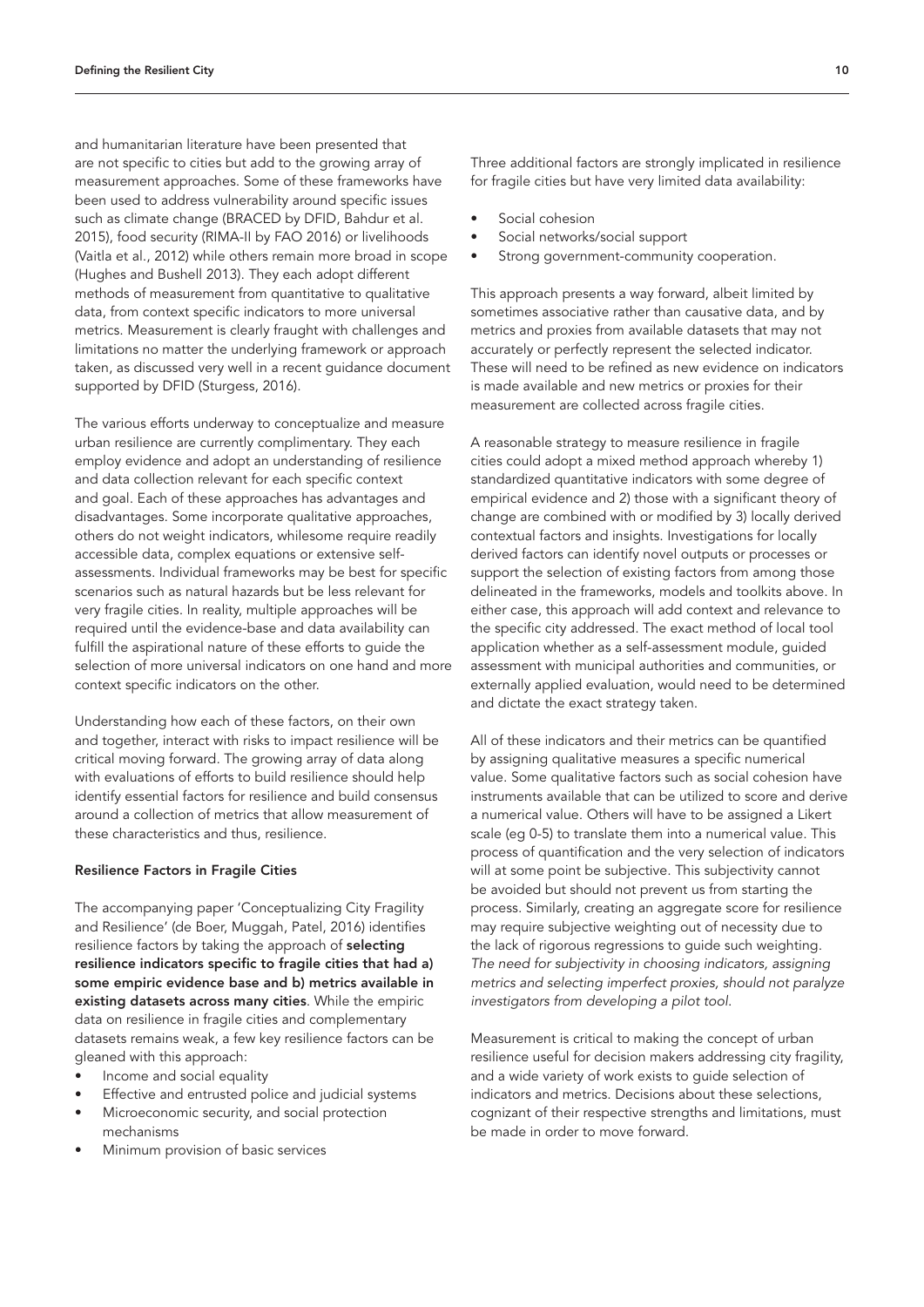## 8. Conclusion

The concept of resilience continues to evolve with additional disciplines and actors adopting the concept, adding to its understanding and nuance. The definitions of resilience also now include qualities that imbue it with more than simply withstanding a shock or recovering function but incorporate the complexity of new equilibriums, reducing vulnerability and thriving beyond the pre-existing states. The definition proposed in this paper brings together these qualities for a working definition of urban resilience. The growing collection of frameworks is rooted in their disciplinary and conceptual starting points but resilience has been advanced by each treatment. The frameworks and indicators of resilience, however, are often built on a theory of change rather than rigorous empirical evidence. This is changing. Qualitative evidence to guide the selection

of indicators and metrics is growing but there remains a striking paucity of quantitative research. The conceptual framework for resilience to fragility in cities put forward here rests on empirical associations and available data and takes an approach that aims to leverage the growing availability of structured and unstructured data and evidence. Finally, identifying factors for resilience and their respective measures must also be supplemented by understanding how these various factors interact with one another and fragility factors. Some protective factors may work individually or together against certain collections of risks but not others and how they play out in various contexts must be further researched. Clearly, more research along with application of frameworks will be critical to help refine and update our understanding of resilience and allow better decision making for a growing urban world.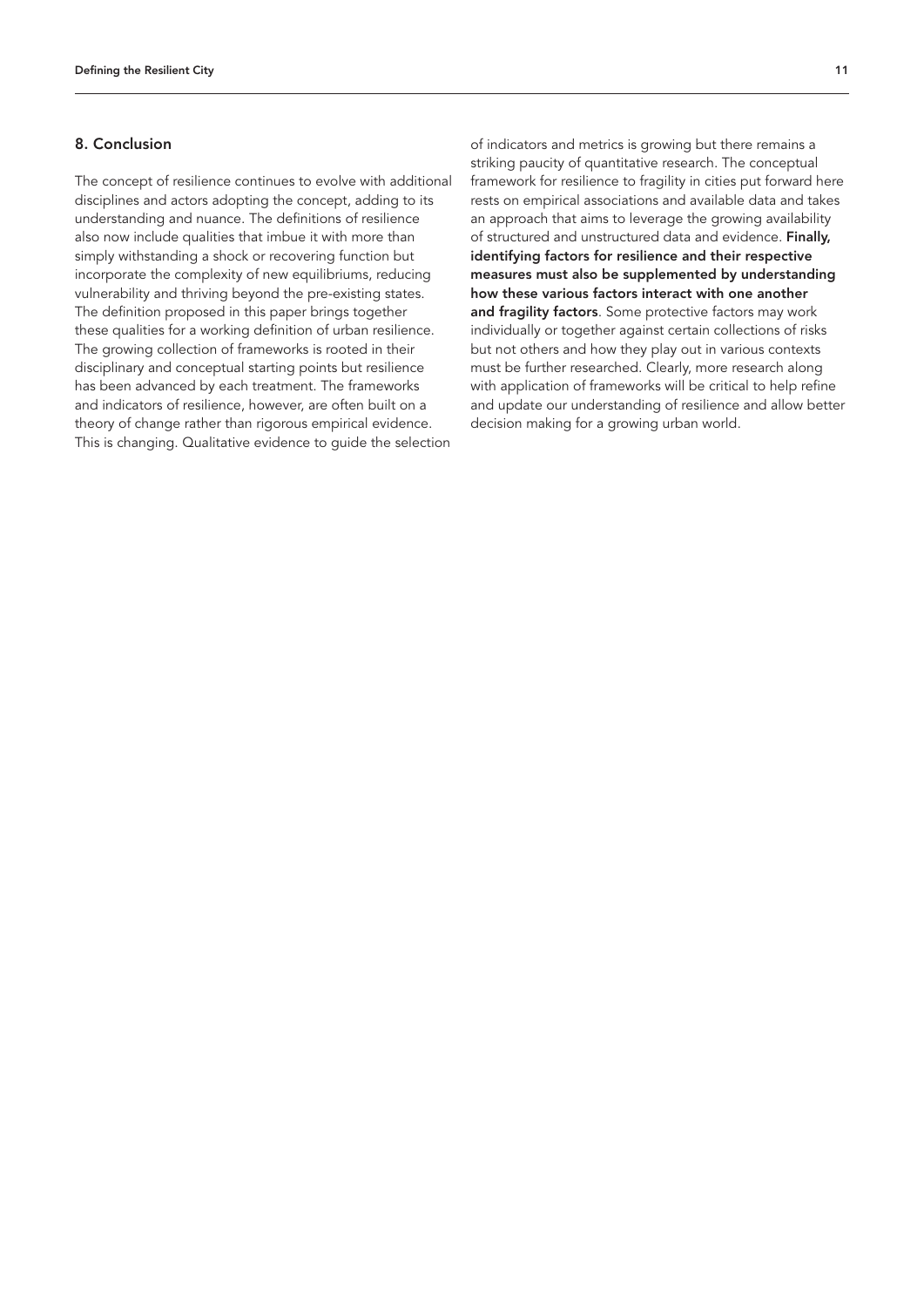



*Source: Manyena 2009*





*Source: Norris et al. 2008*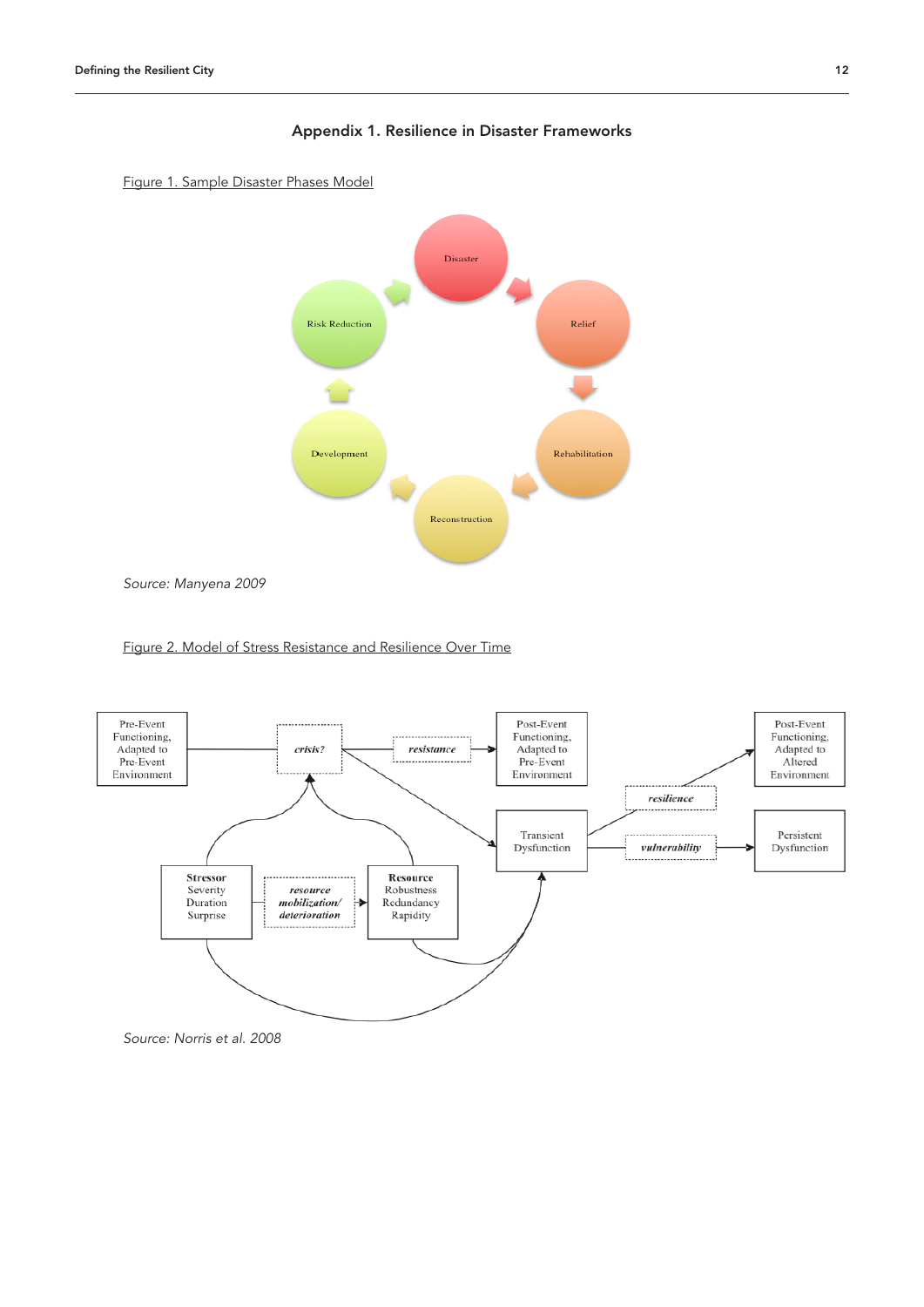

Figure 3. Disaster Resilience of Place Model

*Source: Cutter et al. 2008*

Figure 4. Functionality Curve and Resilience



*Source: Renschler et al. 2010*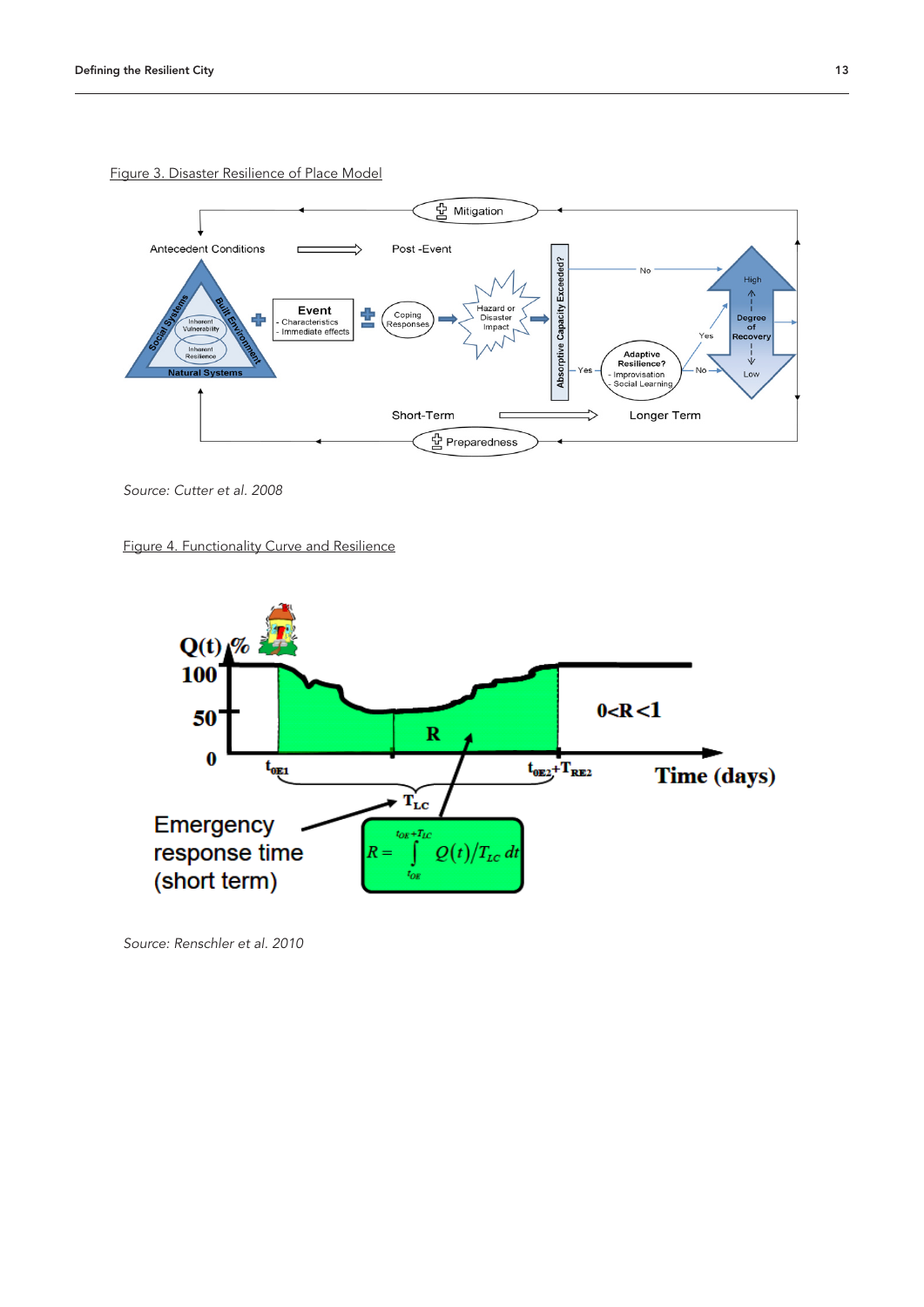

Appendix 2. City Resilience Framework

*Source: Rockefeller & Arup 2014*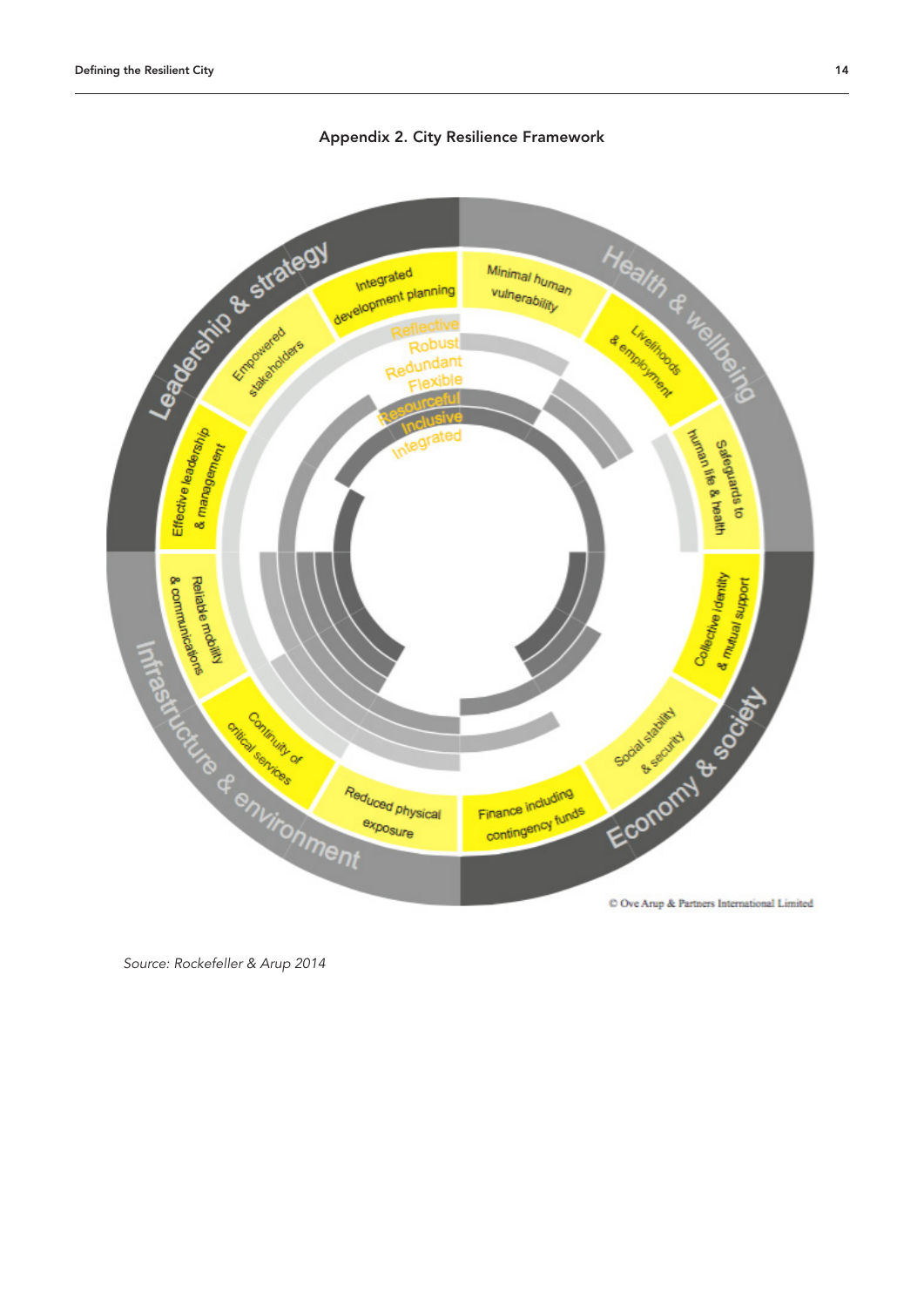



*Source: Bujones et al. 2013*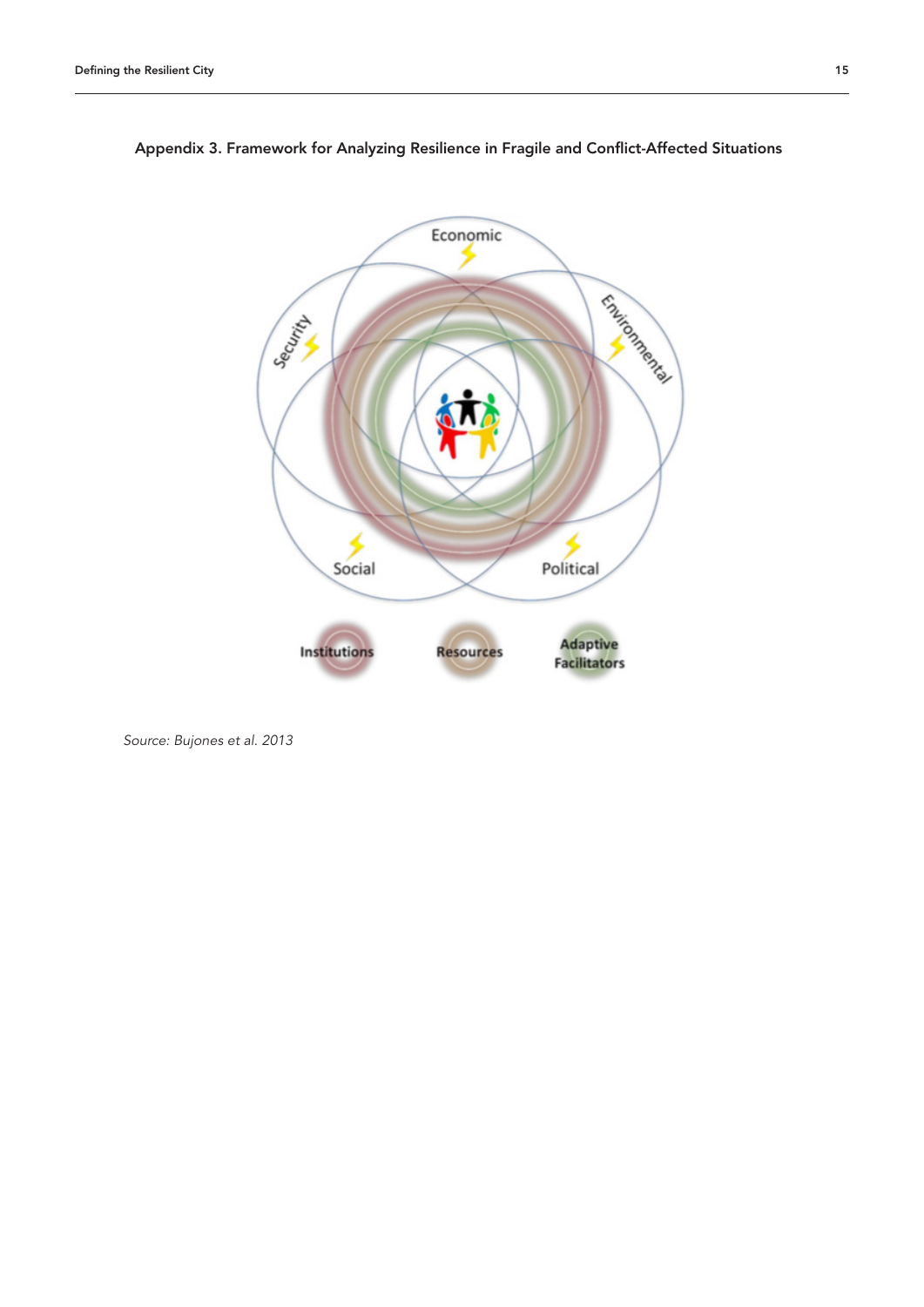# Appendix 4: Indicators of Resilience

# Table 1. Dimensions, measures and metrics used for assessment of community disaster resilience in the Community Disaster Resilience Index

| Dimension / Domain | <b>Indicators</b>                                                                                                                                                                                                                                                                                                                                                                                                                                                                                                                                                                                                                                                                                                                                                                                                                                                                                                                                                                                                                                                                                                                                                                                                              |
|--------------------|--------------------------------------------------------------------------------------------------------------------------------------------------------------------------------------------------------------------------------------------------------------------------------------------------------------------------------------------------------------------------------------------------------------------------------------------------------------------------------------------------------------------------------------------------------------------------------------------------------------------------------------------------------------------------------------------------------------------------------------------------------------------------------------------------------------------------------------------------------------------------------------------------------------------------------------------------------------------------------------------------------------------------------------------------------------------------------------------------------------------------------------------------------------------------------------------------------------------------------|
| Social             | Nonprofit organizations registered; recreational and sport centers; reg-<br>istered voters; civic and political organizations; census response rates;<br>religious organizations; owner-occupied housing units; professional<br>organizations; business organizations                                                                                                                                                                                                                                                                                                                                                                                                                                                                                                                                                                                                                                                                                                                                                                                                                                                                                                                                                          |
| Economic           | Per capita income; household income; employed civilian population;<br>owner-occupied housing units; business establishments; population<br>with health insurance                                                                                                                                                                                                                                                                                                                                                                                                                                                                                                                                                                                                                                                                                                                                                                                                                                                                                                                                                                                                                                                               |
| Human              | Population with more than high school education; physicians; health<br>care support workers; building construction workers; heavy and civil<br>engineering construction workers; architecture and engineering work-<br>ers; environmental and conservation workers; land subdivision workers;<br>building inspectors; landscape architects and planners; property and<br>casualty insurance workers; highway, street, and bridge construc-<br>tion workers' population employed in legal services; percentage of<br>population covered by comprehensive plan; percentage of population<br>covered by zoning regulations; percentage of population covered by<br>building codes; percentage of population covered by FEMA approved<br>mitigation plan; community rating system; fire fighters, prevention, and<br>law enforcement workers; population employed in scientific research<br>and development services; colleges, universities and professional<br>schools employees; population that speaks English language very well;<br>population employed in special needs transportation services; commu-<br>nity and social workers                                                                                          |
| Physical           | Building construction establishments; heavy and civil engineering<br>construction establishments; highway, street, and bridge construction<br>establishments; architecture and engineering establishments; land<br>subdivision establishments; legal services establishments; property<br>and casualty insurance establishments; building inspection establish-<br>ments; landscape architecture and planning establishments; environ-<br>mental consulting establishments; environmental and conservation<br>establishments; scientific research and development establishments;<br>colleges, universities, and professional schools; housing units; vacant<br>housing units; hospitals; hospital beds; ambulances; fire stations; nurs-<br>ing homes; hotels and motels; occupied housing units with vehicle<br>available; special needs transportation services; school and employee<br>buses; owner-occupied housing units with telephone service; newspa-<br>per publishers; radio stations; television broadcasting; internet service<br>providers; temporary shelters; community housing; community food<br>service facilities; schools; licensed child care facilities; utility systems<br>construction establishments |

*Source: Mayunga 2009*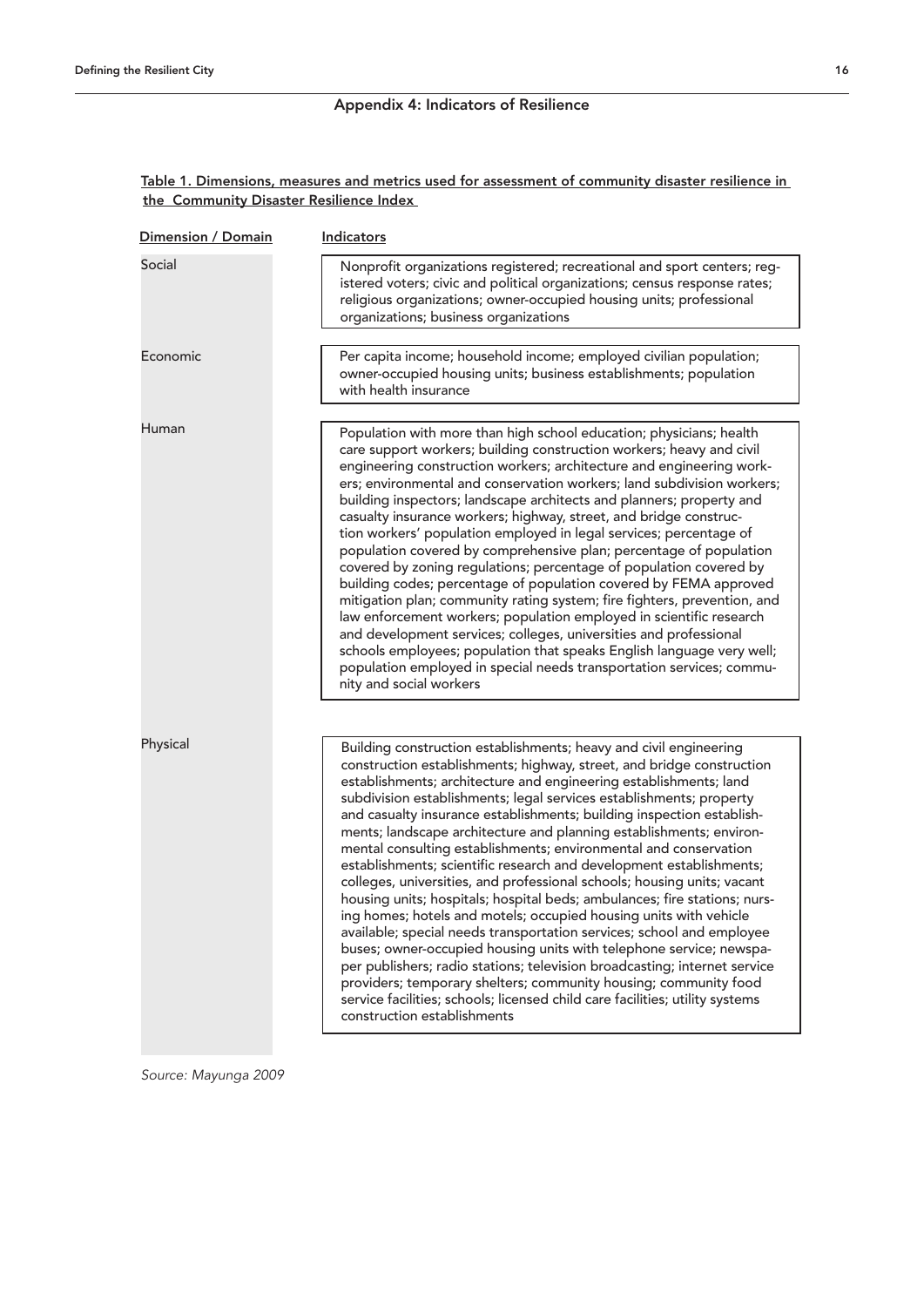| Dimension / Domain | <b>Indicators</b>                                                                                                                                                                         |
|--------------------|-------------------------------------------------------------------------------------------------------------------------------------------------------------------------------------------|
| Social             | Population; health; education and awareness; social capital; community<br>preparedness                                                                                                    |
| Economic           | Employment; finance and savings; budget and subsidy; income; house-<br>hold assets                                                                                                        |
|                    |                                                                                                                                                                                           |
| Institutional      | Mainstreaming of disaster risk reduction; effectiveness of zone's crisis<br>management framework; knowledge dissemination and management;<br>institutional collaboration; good governance |
| Physical           |                                                                                                                                                                                           |
|                    | Electricity; water; sanitation and solid waste; accessibility of roads;<br>housing and land use                                                                                           |
| Natural            |                                                                                                                                                                                           |
|                    | Ecosystem services; land-use in natural terms; environmental policies;<br>intensity/severity of natural hazards; frequency of natural hazards                                             |
|                    |                                                                                                                                                                                           |

# Table 2. Dimensions, measures and metrics used for assessment of community disaster resilience in the Climate Disaster Resilience Index

*Source: Shaw 2009*

# Table 3. Dimensions, measures and metrics used for assessment of community disaster resilience in the Baseline Resilience Index for Communities

|               | Dimension / Domain | Indicators                                                                                                                                                                                                 |
|---------------|--------------------|------------------------------------------------------------------------------------------------------------------------------------------------------------------------------------------------------------|
| Social        |                    | Educational equity; age; transportation access; communication capac-<br>ity; language competency; special needs for disabilities; health cover-<br>age                                                     |
| Economic      |                    |                                                                                                                                                                                                            |
|               |                    | Housing capital; employment; income and equity; single sector<br>employment dependence; female employment, business size, health<br>access                                                                 |
|               |                    |                                                                                                                                                                                                            |
| Institutional |                    | Mitigation plan; flood coverage; municipal services; political fragmen-<br>tation; previous disaster experience; mitigation (social connectivity),<br>mitigation (participation), mitigation (storm ready) |
|               |                    |                                                                                                                                                                                                            |
| Physical      |                    | Housing type; shelter capacity; medical capacity; access/evacuation<br>potential; housing age; sheltering needs; recovery                                                                                  |
| Natural       |                    |                                                                                                                                                                                                            |
|               |                    | Migration; place residency; political engagement; social capital<br>(religion); social capital (civic involvement); social capital (advocacy);<br>innovation                                               |

*Source: Cutter et al. 2010*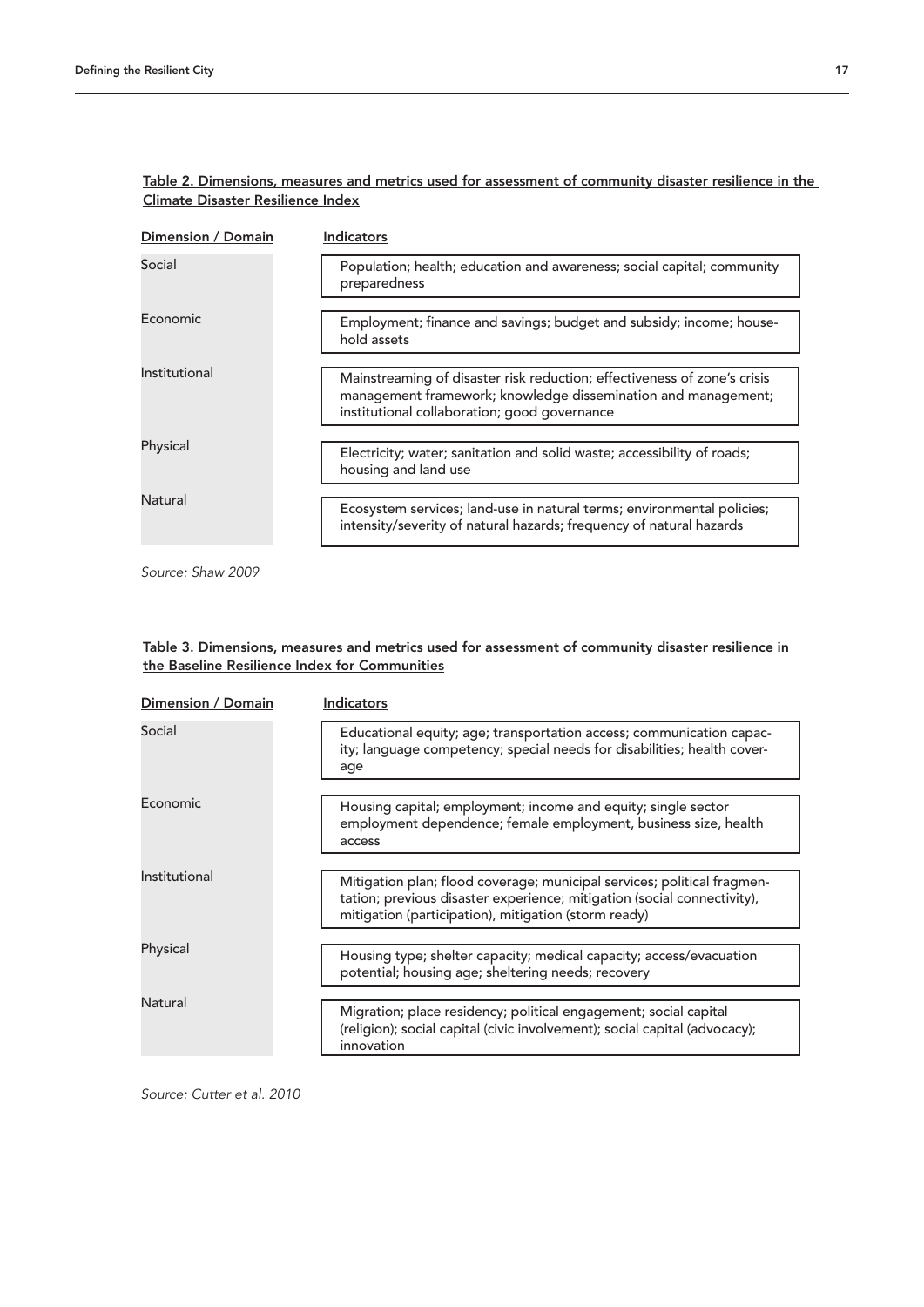| Dimension / Domain                          | Indicators                                                                                                                                                                                                                                  |
|---------------------------------------------|---------------------------------------------------------------------------------------------------------------------------------------------------------------------------------------------------------------------------------------------|
| Population and De-<br>mographics            | Distribution/Density (Urban, Suburban, Rural Wildland); Composition<br>(Age, Gender, Immigrant Status, Race/Ethnicity); Socioeconomic Status<br>(Educational Attainment, Income, Poverty, Home Ownership, Housing<br>Vacancies, Occupation) |
| Environmental/Eco-<br>system                | Water Quality/Quantity; Air Quality; Soil Quality; Biodiversity; Biomass<br>(Vegetation); Other Natural Resources                                                                                                                           |
| <b>Organized Govern-</b><br>mental Services | Executive/Administrative (Emergency Response and Rescue, Health<br>and Hygiene); Judicial; Legal/Security                                                                                                                                   |
| Physical<br>Infrastructure                  | Facilities (Residential, Commercial, Cultural); Lifelines (Communica-<br>tions, Health Care, Food Supply, Utilities, Transportation)                                                                                                        |
| Lifestyle and<br>Community<br>Competence    | Collective Action and Decision Making (Conflict Resolution, Self-Organ-<br>ization); Collective Efficacy and Empowerment; Quality of Life                                                                                                   |
| Economic<br>Development                     | Financial Services; Employment by Industry; Production by Industry                                                                                                                                                                          |
| Social/Cultural<br>Capital                  | Child and Elderly Services; Commercial Centers; Community Participa-<br>tion; Cultural and Heritage Services; Non-Profit Organizations; Place<br>Attachment                                                                                 |

# Table 4. Dimensions, measures and metrics used for assessment of community disaster resilience in the PEOPLES Framework

*Source: Renschler et al. 2010*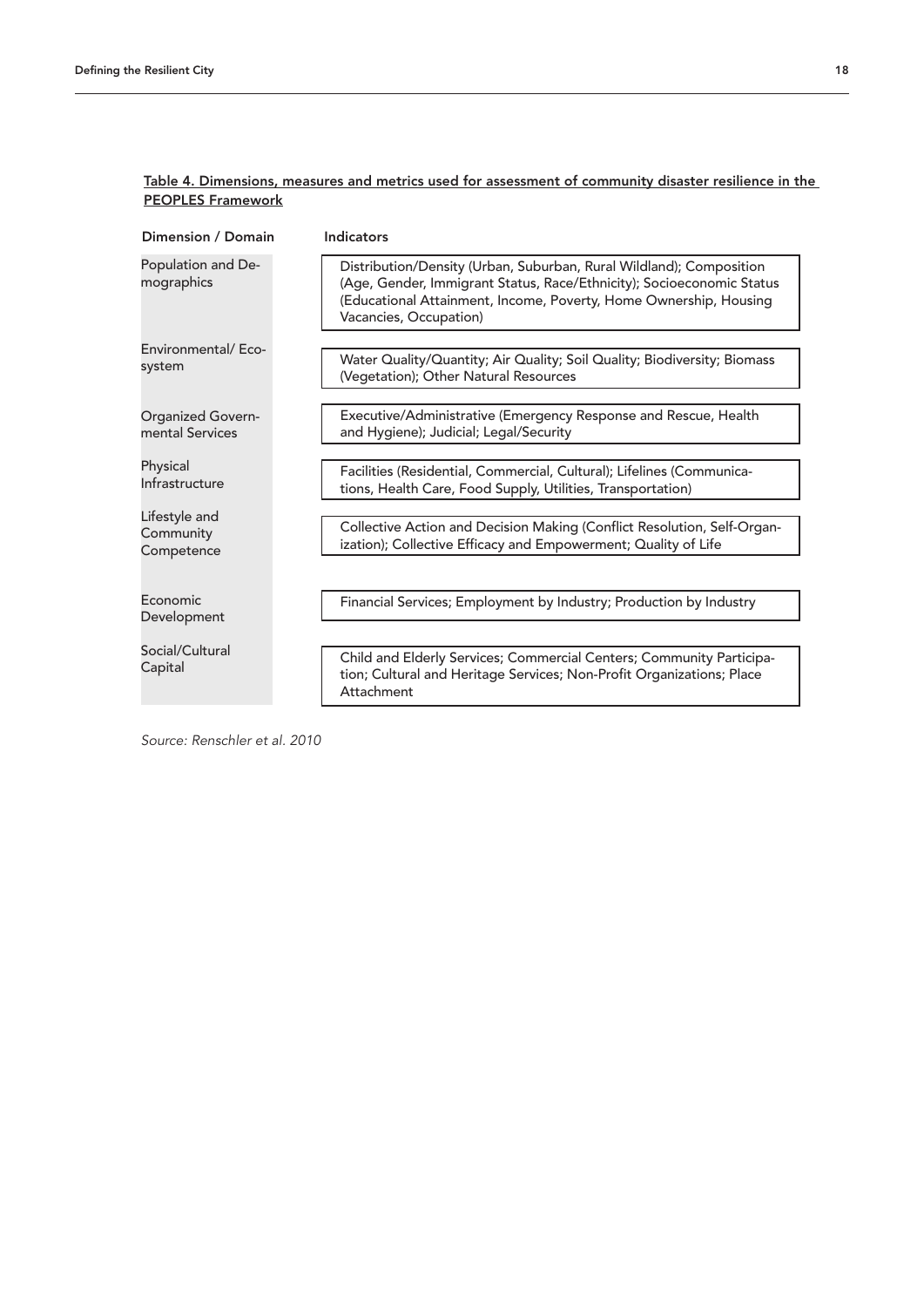# Works Cited

Bahadur, A., Peters, K., Wilkinson, E., Pichon, F., Gray, K. and Tanner, T. 2015. The 3As Tracking Resilience Across BRACED. Available online at:<http://www.braced.org/resources/i/?id=cd95acf8-68dd-4f48-9b41-24543f69f9f1>

Barrios, Roberto E. 2014. "'Here, I'm not at ease': anthropological perspectives on community resilience." Disasters 38(2): 329-350.

Béné, C., Headey, D., Haddad, L. et al. 2016. Is resilience a useful concept in the context of food security and nutrition programmes? Some conceptual and practical considerations Food Security 8: 123.

Bujones, Alejandra Kubitschek, Katrin Jaskiewicz, Lauren Linakis, and Michael McGirr. 2013. "A Framework for Analyzing Resilience In Fragile and Conflict-Affected Situations." [https://sipa.columbia.edu/sites/default/files/USAID%20Final%20](https://sipa.columbia.edu/sites/default/files/USAID%20Final%20Report.pdf ) [Report.pdf](https://sipa.columbia.edu/sites/default/files/USAID%20Final%20Report.pdf )

Cuny, Frederick C. 1983. Disasters and Development. New York: Oxford University Press.

Cutter, Susan L., Lindsey Barnes, Melissa Berry, Christopher Burton, Elijah Evans, Eric Tate, and Jennifer Webb. 2008. "A place-based model for understanding community resilience to natural disasters." Global environmental change 18(4): 598- 606.

Cutter, Susan L., Christopher G. Burton, and Christopher T. Emrich. 2010. "Disaster resilience indicators for benchmarking baseline conditions." Journal of Homeland Security and Emergency Management 7(1), Article 51.

Davis, Diane E. 2012. "Urban resilience in situations of chronic violence." Center for International Studies,(May 2012) (2012) <https://www.wilsoncenter.org/sites/default/files/URVC%20Report.pdf>

de Boer, J., Muggah, R., Patel, R., (2016) "Conceptualizing City Fragility and Resilience," Centre for Policy Research, United Nations University

ECLEI. 2010. "Changing Climate, Changing Communities: Guide and Workbook for Municipal Climate Adaptation". [https://](https://www.fcm.ca/Documents/tools/PCP/changing_climate_changing_communities_guide_for_municipal_climate_adaptation_EN.pdf) [www.fcm.ca/Documents/tools/PCP/changing\\_climate\\_changing\\_communities\\_guide\\_for\\_municipal\\_climate\\_adaptation\\_](https://www.fcm.ca/Documents/tools/PCP/changing_climate_changing_communities_guide_for_municipal_climate_adaptation_EN.pdf) [EN.pdf](https://www.fcm.ca/Documents/tools/PCP/changing_climate_changing_communities_guide_for_municipal_climate_adaptation_EN.pdf)

Fleming, John, and Robert J. Ledogar. 2008. "Resilience, an evolving concept: A review of literature relevant to Aboriginal research." Pimatisiwin 6(2): 7-23.

Hughes, K. and Bushell, H., 2013. A Multidimensional Approach to Measuring Resilience. Oxfam GB. [http://policy-practice.](http://policy-practice.oxfam.org.uk/publications/a-multidimensional-approach-to-measuring-resilience-302641) [oxfam.org.uk/publications/a-multidimensional-approach-to-measuring-resilience-302641](http://policy-practice.oxfam.org.uk/publications/a-multidimensional-approach-to-measuring-resilience-302641)

IFRC. 2006. "What is VCA? An introduction to vulnerability and capacity assessment." [http://www.ifrc.org/Global/](http://www.ifrc.org/Global/Publications/disasters/vca/whats-vca-en.pdf) [Publications/disasters/vca/whats-vca-en.pdf](http://www.ifrc.org/Global/Publications/disasters/vca/whats-vca-en.pdf)

ISO 37120:2014. "Sustainable development of communities -- Indicators for city services and quality of life." [http://www.](http://www.iso.org/iso/catalogue_detail?csnumber=62436) [iso.org/iso/catalogue\\_detail?csnumber=62436](http://www.iso.org/iso/catalogue_detail?csnumber=62436)

Manyena, Siambabala Bernard. 2009. "Disaster Resilience in Development and Humanitarian Interventions." Doctoral, Northumbria University.<http://nrl.northumbria.ac.uk/661/>

Manyena, Siambabala Bernard, Geoff O'Brien, Phil O'Keefe, and Joanne Rose. 2011. "Disaster resilience: a bounce back or bounce forward ability." Local Environment 16, no. 5: 417-424.

Mayunga, Joseph S. 2009. Measuring the Measure: A Multi-Dimensional Scale Model to Measure Community Disaster Resilience in the U.S. Gulf Coast Region. [http://oaktrust.library.tamu.edu/handle/1969.1/ETD-TAMU-2009-05-769](http://oaktrust.library.tamu.edu/handle/1969.1/ETD-TAMU-2009-05-769 )

McCandless, Erin and Graeme Simpson. 2015. "Assessing Resilience for Peacebuilding: Executive Summary of Discussion Document." [http://www.interpeace.org/wp-content/uploads/2015/09/2015\\_09\\_11\\_FAR-Executive-Summary-2015-v3.pdf](http://www.interpeace.org/wp-content/uploads/2015/09/2015_09_11_FAR-Executive-Summary-2015-v3.pdf )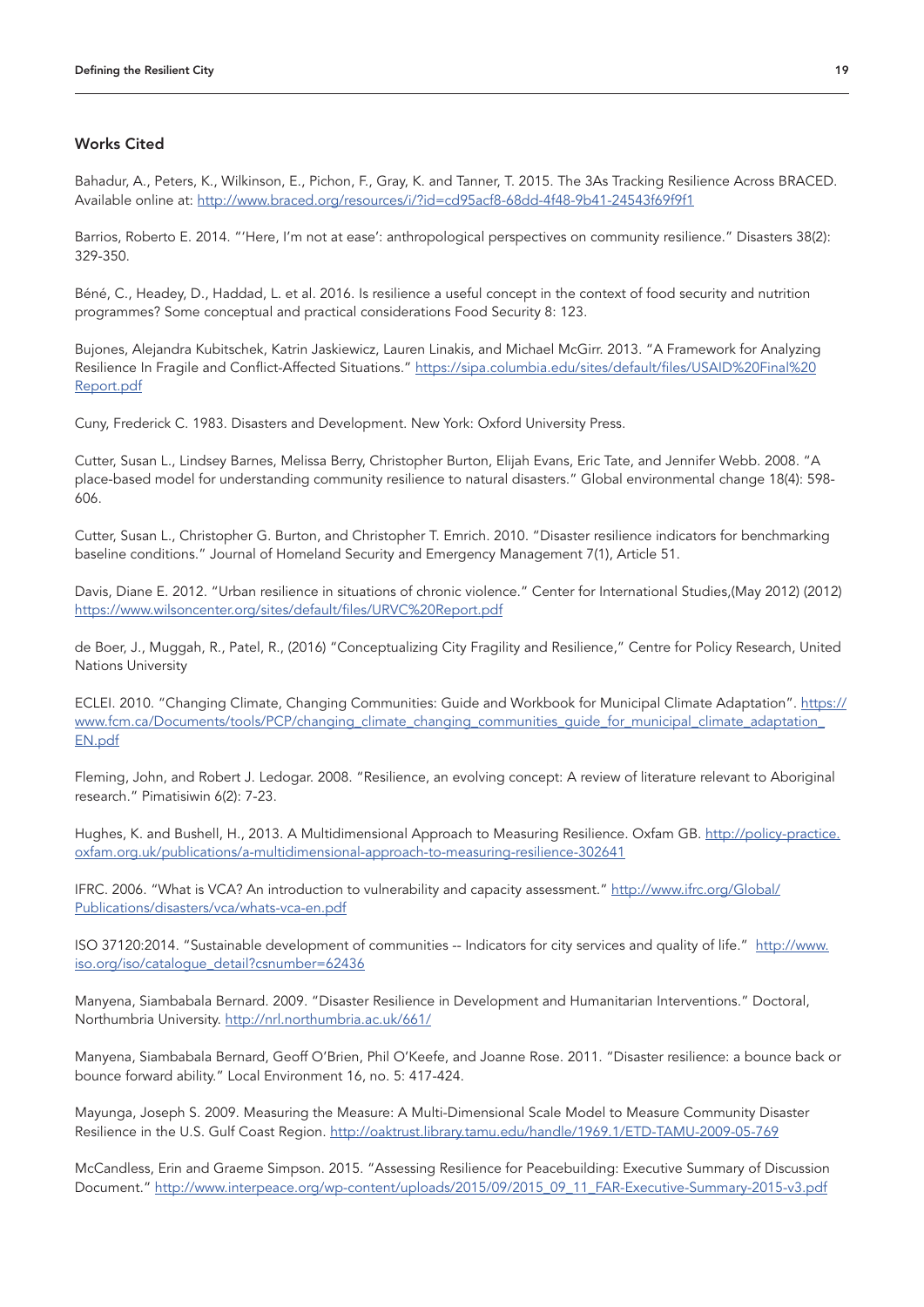MCEER. 2006. "MCEER's Resilience Framework". [https://mceer.buffalo.edu/research/resilience/Resilience\\_10-24-06.pdf](https://mceer.buffalo.edu/research/resilience/Resilience_10-24-06.pdf )

Middleton, Neil, and Phil O'Keefe. 1997. Disaster and development: the politics of humanitarian aid. Pluto Press.

Milliken, Jennifer. 2013. "Resilience: From Metaphor to an Action Plan for Use in the Peacebuilding Field." Geneva: Geneva Peacebuilding Platform. Paper 7.

MIT Center for International Studies. 2012. "A Toolkit for Urban Resilience in Situations of Chronic Violence." http://web. mit.edu/cis/urban\_resilience\_toolkit.pdf

Muggah, R. 2015 "Defining Fragile Cities," Background Paper for UNU project on Resilience and the Fragile City, unpublished.

Norris, Fran H., Susan P. Stevens, Betty Pfefferbaum, Karen F. Wyche, and Rose L. Pfefferbaum. 2008. "Community Resilience as a Metaphor, Theory, Set of Capacities, and Strategy for Disaster Readiness." American Journal of Community Psychology 41 (1-2): 127–50.

OECD. 2014. "Guidelines for Resilience Systems Analysis: How to analyse risk and rebuild a roadmap to resilience." OECD Publishing.

Ostadtaghizadeh, Abbas, Ali Ardalan, Douglas Paton, Hossain Jabbari, and Hamid Reza Khankeh. 2015. "Community Disaster Resilience: A Systematic Review on Assessment Models and Tools." PLoS Currents 7 (April).

Pasteur, Katherine. 2011. From Vulnerability to Resilience: A framework for analysis and action to build community resilience. Warwickshire, UK: Practical Action Publishing.

Renschler, Chris S., Amy E. Fraizer, Lucy A. Arendt, Gian-Paolo Cimellaro, Andrei M. Reinhorn and MIchel Bruneau. 2010. "A Framework for Defining and Measuring Resilience at the Community Scale: The PEOPLES Resilience Framework." http:// peoplesresilience.org/wp-content/uploads/2013/07/NIST\_GCR\_10-930.pdf

Rockefeller Foundation and Arup Group. 2014. "City Resilience Framework" https://www.rockefellerfoundation.org/app/ uploads/City-Resilience-Framework1.pdf

Rockefeller Foundation and Arup Group. 2016. "City Resilience Index: Understanding and Measuring City Resilience" <https://www.rockefellerfoundation.org/app/uploads/City-Resilience-Framework1.pdf>

Shaw, Rajib and the International Environment and Disaster Management Laboratory (IEDM) Laboratory. 2009. "Climate Disaster Resilience: Focus on Coastal Urban Cities in Asia." [http://www.unisdr.org/files/12505\\_](http://www.unisdr.org/files/12505_CLIMATEDISASTERRESILIENCEEN.pdf ) [CLIMATEDISASTERRESILIENCEEN.pdf](http://www.unisdr.org/files/12505_CLIMATEDISASTERRESILIENCEEN.pdf )

Sturgess, P. (with input from DFID) 2016. Measuring Resilience. Evidence on Demand, UK [http://dx.doi.org/10.12774/eod\\_](http://dx.doi.org/10.12774/eod_tg.may2016.sturgess2 ) [tg.may2016.sturgess2](http://dx.doi.org/10.12774/eod_tg.may2016.sturgess2 )

UN-Habitat. 2013. "City Resilience Profiling Programme Phase 2: CRP Tool 'Lite'." UNISDR Steering Committee, 29-31 October 2013.

UN Habitat (2016). Urban Crises Charter. Global Alliance for Urban Crises. [http://unhabitat.org/wp-content/](http://unhabitat.org/wp-content/uploads/2016/05/Global-Alliance-for-Urban-Crises-Charter-for-WHS-Final.pdf ) [uploads/2016/05/Global-Alliance-for-Urban-Crises-Charter-for-WHS-Final.pdf](http://unhabitat.org/wp-content/uploads/2016/05/Global-Alliance-for-Urban-Crises-Charter-for-WHS-Final.pdf )

UNISDR. 2012. "How To Make Cities More Resilient: A Handbook for Local Government Leaders." [http://www.unisdr.org/](http://www.unisdr.org/files/26462_handbookfinalonlineversion.pdf) [files/26462\\_handbookfinalonlineversion.pdf](http://www.unisdr.org/files/26462_handbookfinalonlineversion.pdf)

United Nations. 2015. "Transforming our world: The 2030 agenda for sustainable development." UN Doc. A/70/L 1.

Vale, Lawrence J. 2014. "The Politics of Resilient Cities: Whose Resilience and Whose City?" Building Research & Information 42 (2): 191–201. doi:10.1080/09613218.2014.850602.